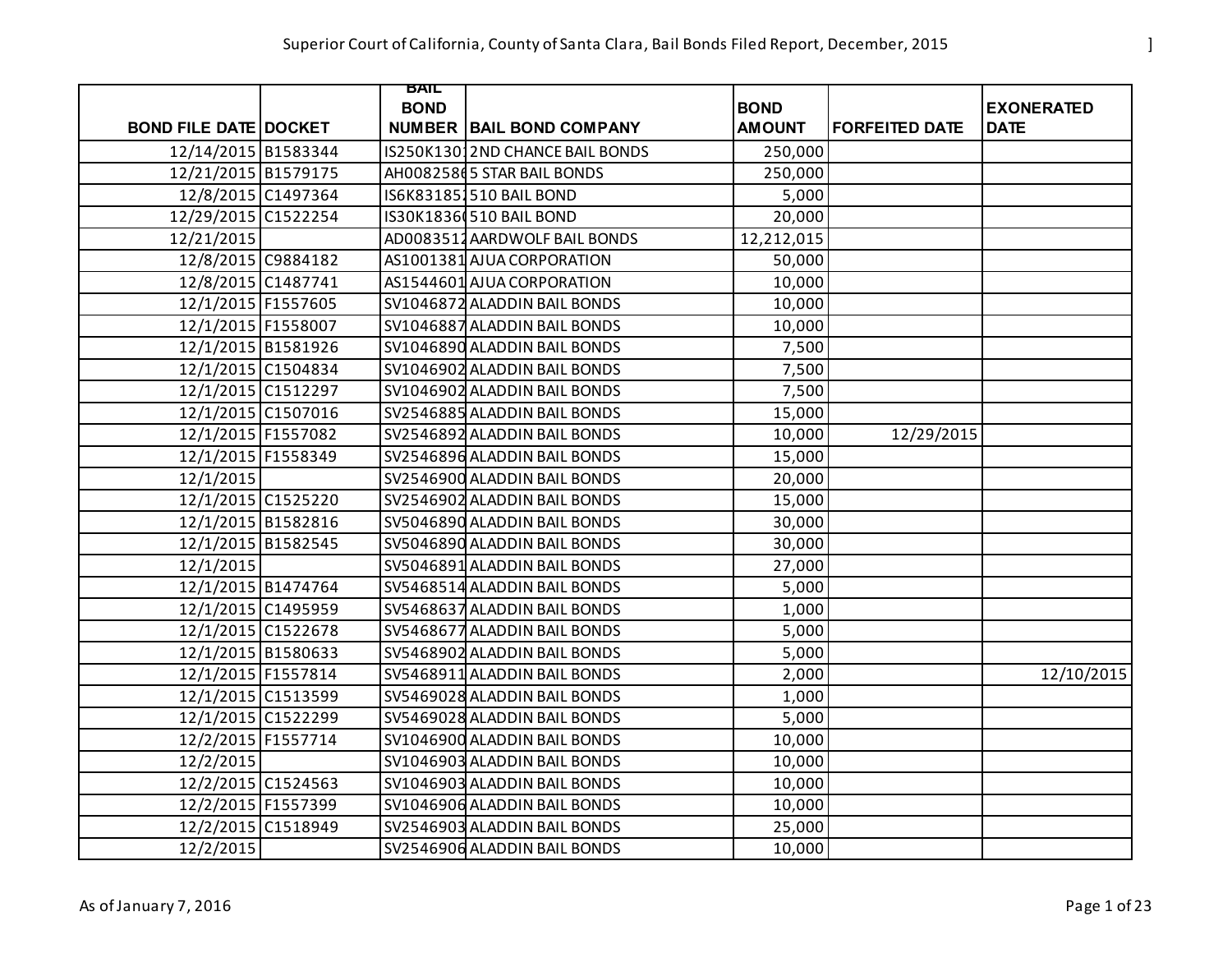|                              | BAIL        |                                 |                              |                       |                                  |
|------------------------------|-------------|---------------------------------|------------------------------|-----------------------|----------------------------------|
| <b>BOND FILE DATE DOCKET</b> | <b>BOND</b> |                                 | <b>BOND</b><br><b>AMOUNT</b> | <b>FORFEITED DATE</b> | <b>EXONERATED</b><br><b>DATE</b> |
|                              |             | <b>NUMBER BAIL BOND COMPANY</b> |                              |                       |                                  |
| 12/2/2015                    |             | SV5046904 ALADDIN BAIL BONDS    | 45,000                       |                       |                                  |
| 12/2/2015 C1511882           |             | SV5469036 ALADDIN BAIL BONDS    | 5,000                        |                       | 12/31/2015                       |
| 12/3/2015 B1586160           |             | SV100-468 ALADDIN BAIL BONDS    | 75,000                       |                       |                                  |
| 12/3/2015 C1526551           |             | SV1004690 ALADDIN BAIL BONDS    | 60,000                       |                       |                                  |
| 12/3/2015 C1526551           |             | SV1004690 ALADDIN BAIL BONDS    | 60,000                       |                       |                                  |
| 12/3/2015 B1580096           |             | SV1046876 ALADDIN BAIL BONDS    | 7,500                        | 12/28/2015            |                                  |
| 12/3/2015 B1580586           |             | SV1046883 ALADDIN BAIL BONDS    | 7,500                        |                       | 12/24/2015                       |
| 12/3/2015 B1582331           |             | SV1046892 ALADDIN BAIL BONDS    | 10,000                       |                       |                                  |
| 12/3/2015                    |             | SV1046907 ALADDIN BAIL BONDS    | 10,000                       |                       |                                  |
| 12/3/2015 C1525884           |             | SV1046907 ALADDIN BAIL BONDS    | 10,000                       |                       |                                  |
| 12/3/2015 C1517408           |             | SV2546871 ALADDIN BAIL BONDS    | 25,000                       |                       |                                  |
| 12/3/2015 CC591431           |             | SV2546881 ALADDIN BAIL BONDS    | 20,000                       |                       |                                  |
| 12/3/2015 C1524196           |             | SV2546885 ALADDIN BAIL BONDS    | 25,000                       | 12/15/2015            |                                  |
| 12/3/2015 C1522282           |             | SV2546887 ALADDIN BAIL BONDS    | 25,000                       |                       |                                  |
| 12/3/2015 B1581562           |             | SV2546902 ALADDIN BAIL BONDS    | 25,000                       |                       |                                  |
| 12/3/2015 C1513114           |             | SV2546909 ALADDIN BAIL BONDS    | 25,000                       |                       |                                  |
| 12/3/2015 C1489875           |             | SV2546909 ALADDIN BAIL BONDS    | 15,000                       |                       |                                  |
| 12/3/2015 C1521303           |             | SV5046894 ALADDIN BAIL BONDS    | 10,000                       | 12/29/2015            |                                  |
| 12/3/2015 B1476315           |             | SV5046905 ALADDIN BAIL BONDS    | 40,000                       |                       |                                  |
| 12/3/2015 C1513507           |             | SV5046907 ALADDIN BAIL BONDS    | 30,000                       | 12/15/2015            |                                  |
| 12/3/2015 F1450710           |             | SV5046908 ALADDIN BAIL BONDS    | 5,000                        |                       | 1/5/2016                         |
| 12/3/2015                    |             | SV5046909 ALADDIN BAIL BONDS    | 35,000                       |                       |                                  |
| 12/4/2015                    |             | SV1004690 ALADDIN BAIL BONDS    | 70,000                       |                       |                                  |
| 12/4/2015 B1583641           |             | SV1046890 ALADDIN BAIL BONDS    | 10,000                       |                       |                                  |
| 12/4/2015 B1582634           |             | SV1046893 ALADDIN BAIL BONDS    | 10,000                       |                       |                                  |
| 12/4/2015                    |             | SV1046913 ALADDIN BAIL BONDS    | 10,000                       |                       |                                  |
| 12/4/2015 B1579764           |             | SV2546889 ALADDIN BAIL BONDS    | 20,000                       |                       |                                  |
| 12/4/2015 B1578659           |             | SV2546889 ALADDIN BAIL BONDS    | 20,000                       |                       |                                  |
| 12/7/2015 C1519806           |             | SV1004691 ALADDIN BAIL BONDS    | 60,000                       |                       |                                  |
| 12/7/2015                    |             | SV1046886 ALADDIN BAIL BONDS    | 10,000                       |                       |                                  |
| 12/7/2015                    |             | SV1046905 ALADDIN BAIL BONDS    | 10,000                       |                       |                                  |
| 12/7/2015                    |             | SV1046913 ALADDIN BAIL BONDS    | 10,000                       |                       |                                  |
| 12/7/2015 C1506443           |             | SV1046918 ALADDIN BAIL BONDS    | 10,000                       |                       |                                  |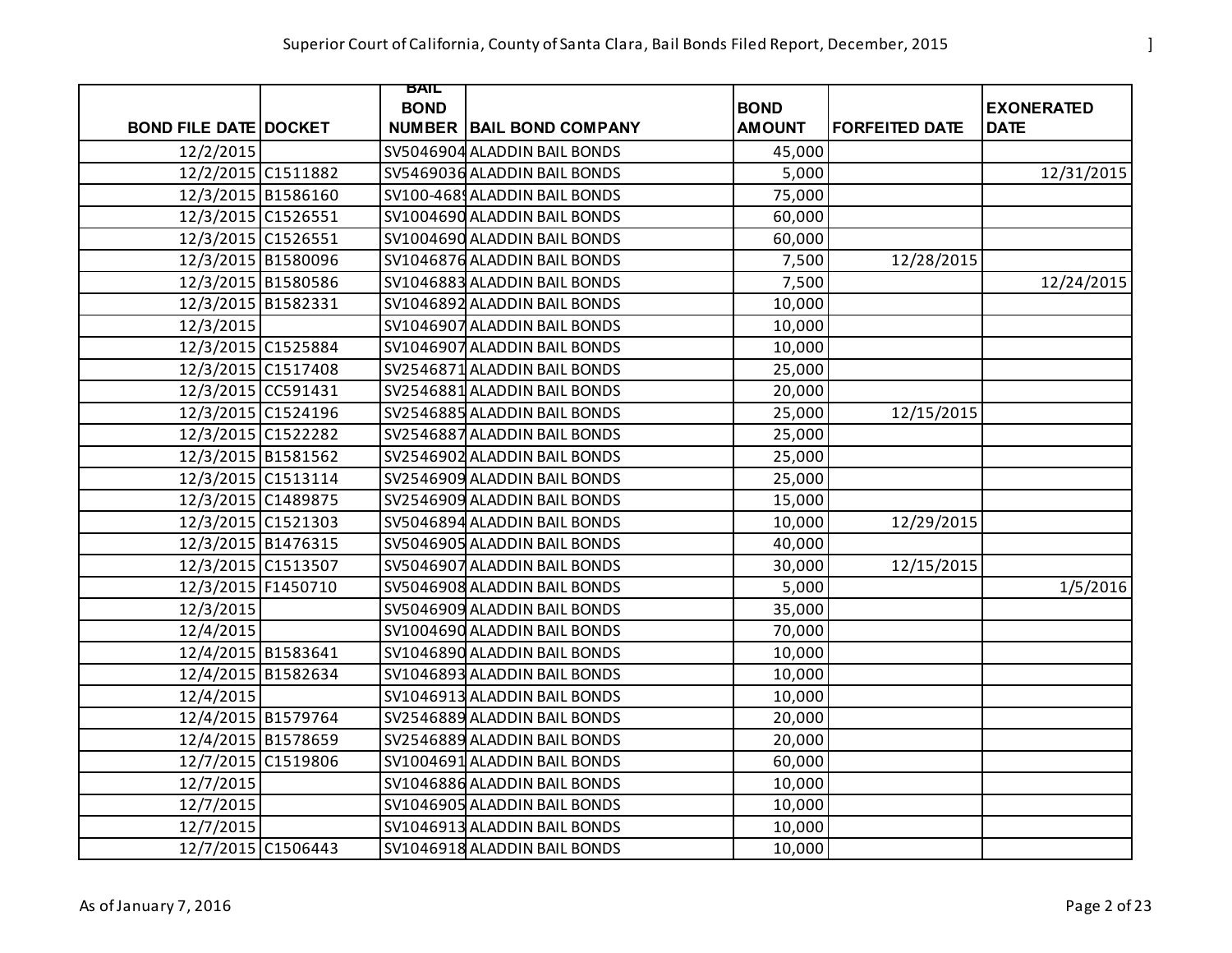|                              | BAIL        |                                     |               |                       |                   |
|------------------------------|-------------|-------------------------------------|---------------|-----------------------|-------------------|
|                              | <b>BOND</b> |                                     | <b>BOND</b>   |                       | <b>EXONERATED</b> |
| <b>BOND FILE DATE DOCKET</b> |             | <b>NUMBER BAIL BOND COMPANY</b>     | <b>AMOUNT</b> | <b>FORFEITED DATE</b> | <b>DATE</b>       |
| 12/7/2015 C1520172           |             | SV1046920 ALADDIN BAIL BONDS        | 7,500         |                       |                   |
| 12/7/2015 C1515265           |             | SV1046920 ALADDIN BAIL BONDS        | 6,000         | 1/5/2016              |                   |
| 12/7/2015 C1516971           |             | SV1046923 ALADDIN BAIL BONDS        | 2,000         | 12/7/2015             |                   |
| 12/7/2015 C1492721           |             | SV2546917 ALADDIN BAIL BONDS        | 20,000        | 1/4/2016              |                   |
| 12/7/2015                    |             | SV2546921 ALADDIN BAIL BONDS        | 15,000        |                       |                   |
| 12/7/2015                    |             | SV2546922 ALADDIN BAIL BONDS        | 20,000        |                       |                   |
| 12/7/2015                    |             | SV2546922 ALADDIN BAIL BONDS        | 21,500        |                       |                   |
| 12/7/2015 C1522747           |             | SV2546922 ALADDIN BAIL BONDS        | 25,000        |                       |                   |
| 12/7/2015                    |             | SV5016908 ALADDIN BAIL BONDS        | 40,000        |                       |                   |
| 12/7/2015 C1516617           |             | SV5046913 ALADDIN BAIL BONDS        | 20,000        |                       |                   |
| 12/7/2015                    |             | SV5046921 ALADDIN BAIL BONDS        | 26,000        |                       |                   |
| 12/7/2015 C1485189           |             | SV5469061 ALADDIN BAIL BONDS        | 5,000         |                       |                   |
| 12/7/2015 C1519925           |             | SV5469140 ALADDIN BAIL BONDS        | 5,000         |                       |                   |
| 12/7/2015 C1515127           |             | SV5469140 ALADDIN BAIL BONDS        | 1,000         |                       |                   |
| 12/7/2015                    |             | SV5469207 ALADDIN BAIL BONDS        | 5,000         |                       |                   |
| 12/7/2015 C1524590           |             | SV5469208 ALADDIN BAIL BONDS        | 5,000         |                       |                   |
| 12/7/2015 C1523553           |             | SV5469210 ALADDIN BAIL BONDS        | 5,000         |                       |                   |
| 12/8/2015 C1516819           |             | SV1004689 ALADDIN BAIL BONDS        | 100,000       |                       |                   |
| 12/8/2015                    |             | SV1046923 ALADDIN BAIL BONDS        | 10,000        |                       |                   |
| 12/8/2015 C1523178           |             | SV1046924 ALADDIN BAIL BONDS        | 5,000         | 12/10/2015            |                   |
| 12/8/2015                    |             | SV1046924 ALADDIN BAIL BONDS        | 10,000        |                       |                   |
| 12/8/2015                    |             | 214496 SV1504613 ALADDIN BAIL BONDS | 150,000       | 12/8/2015             |                   |
| 12/8/2015 C1513272           |             | SV2546891 ALADDIN BAIL BONDS        | 8,000         |                       |                   |
| 12/8/2015 C1508611           |             | SV2546897 ALADDIN BAIL BONDS        | 20,000        | 12/29/2015            |                   |
| 12/8/2015 C1505434           |             | SV2546898 ALADDIN BAIL BONDS        | 25,000        |                       |                   |
| 12/8/2015                    |             | SV2546923 ALADDIN BAIL BONDS        | 16,000        |                       |                   |
| 12/8/2015 C1482558           |             | SV5046898 ALADDIN BAIL BONDS        | 20,000        |                       |                   |
| 12/8/2015 C1521945           |             | SV5046924 ALADDIN BAIL BONDS        | 26,000        | 12/14/2015            |                   |
| 12/8/2015 C1497667           |             | SV5468963 ALADDIN BAIL BONDS        | 5,000         | 12/29/2015            |                   |
| 12/8/2015 C1514099           |             | SV5469066 ALADDIN BAIL BONDS        | 5,000         | 1/5/2016              |                   |
| 12/8/2015 C1522693           |             | SV5469244 ALADDIN BAIL BONDS        | 500           | 12/10/2015            |                   |
| 12/8/2015                    |             | SV5469249 ALADDIN BAIL BONDS        | 5,000         |                       |                   |
| 12/9/2015 B1581582           |             | SV1046917 ALADDIN BAIL BONDS        | 10,000        |                       |                   |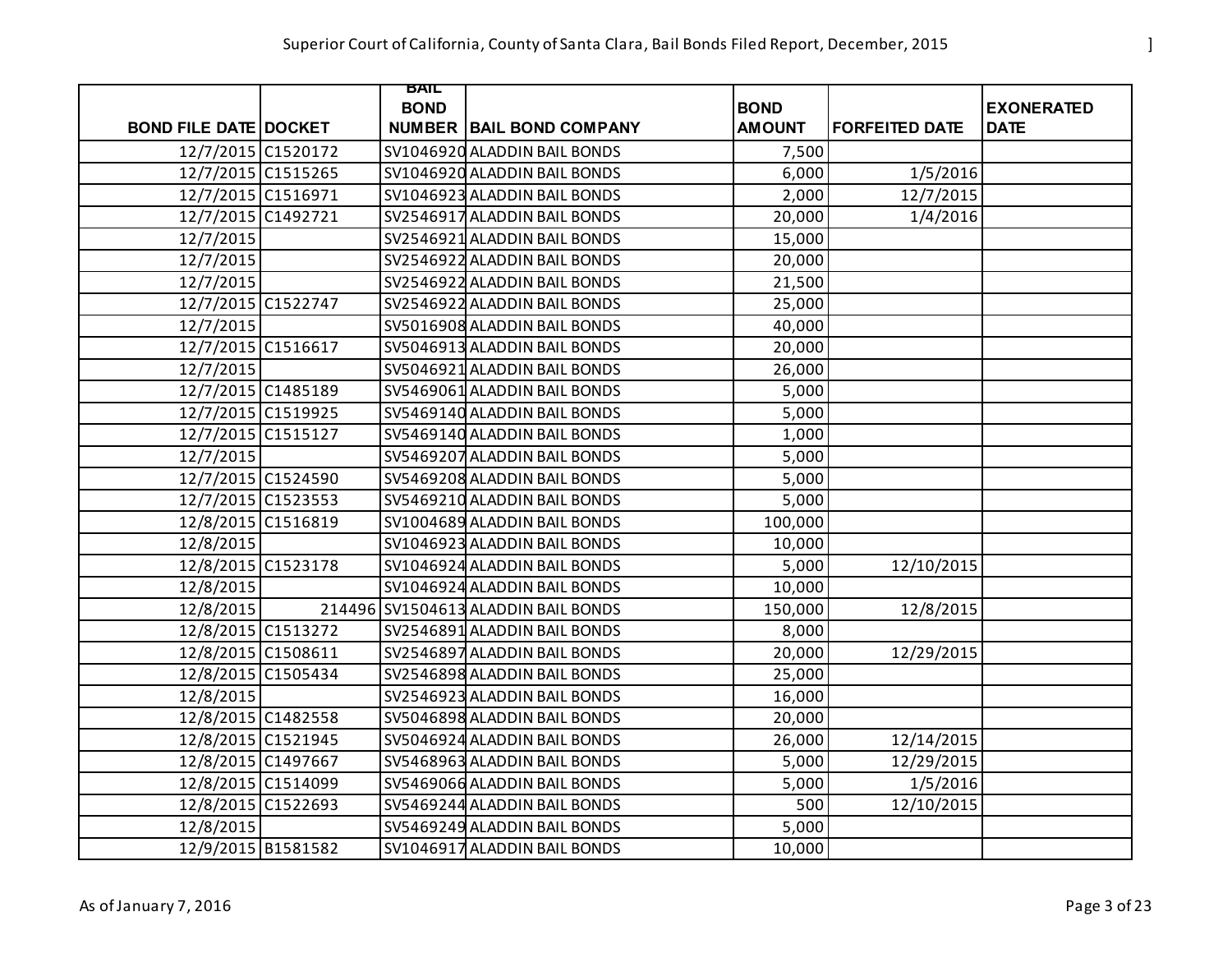|                              | BAIL        |                                 |               |                       |                   |
|------------------------------|-------------|---------------------------------|---------------|-----------------------|-------------------|
|                              | <b>BOND</b> |                                 | <b>BOND</b>   |                       | <b>EXONERATED</b> |
| <b>BOND FILE DATE DOCKET</b> |             | <b>NUMBER BAIL BOND COMPANY</b> | <b>AMOUNT</b> | <b>FORFEITED DATE</b> | <b>DATE</b>       |
| 12/9/2015 B1583412           |             | SV1046924 ALADDIN BAIL BONDS    | 10,000        |                       |                   |
| 12/9/2015 B1581816           |             | SV2546842 ALADDIN BAIL BONDS    | 25,000        | 12/21/2015            |                   |
| 12/9/2015                    |             | SV2546914 ALADDIN BAIL BONDS    | 20,000        |                       |                   |
| 12/9/2015                    |             | SV2546916 ALADDIN BAIL BONDS    | 25,000        |                       |                   |
| 12/9/2015 B1581606           |             | SV2546917 ALADDIN BAIL BONDS    | 15,000        |                       |                   |
| 12/9/2015                    |             | SV2546922 ALADDIN BAIL BONDS    | 16,000        |                       |                   |
| 12/9/2015 F1558185           |             | SV2546923 ALADDIN BAIL BONDS    | 25,000        |                       |                   |
| 12/9/2015                    |             | SV2546927 ALADDIN BAIL BONDS    | 11,000        |                       |                   |
| 12/9/2015                    |             | SV2546928 ALADDIN BAIL BONDS    | 16,000        |                       |                   |
| 12/9/2015 B1582250           |             | SV5046917 ALADDIN BAIL BONDS    | 26,000        |                       |                   |
| 12/9/2015 B1583238           |             | SV5046917 ALADDIN BAIL BONDS    | 35,000        |                       |                   |
| 12/9/2015 B1583258           |             | SV5046924 ALADDIN BAIL BONDS    | 50,000        |                       |                   |
| 12/9/2015 C1508001           |             | SV5046928 ALADDIN BAIL BONDS    | 40,000        |                       |                   |
| 12/9/2015 B1581680           |             | SV5469174 ALADDIN BAIL BONDS    | 5,000         |                       |                   |
| 12/9/2015                    |             | SV5469194 ALADDIN BAIL BONDS    | 1,000         |                       |                   |
| 12/9/2015 C1495427           |             | SV5469285 ALADDIN BAIL BONDS    | 5,000         |                       |                   |
| 12/10/2015 C1502899          |             | SV1046931 ALADDIN BAIL BONDS    | 10,000        | 12/11/2015            |                   |
| 12/10/2015 F1558286          |             | SV2546926 ALADDIN BAIL BONDS    | 25,000        |                       |                   |
| 12/10/2015 C1369515          |             | SV2546927 ALADDIN BAIL BONDS    | 25,000        |                       | 12/14/2015        |
| 12/10/2015                   |             | SV2546931 ALADDIN BAIL BONDS    | 20,000        |                       |                   |
| 12/10/2015 F1558070          |             | SV5046928 ALADDIN BAIL BONDS    | 50,000        |                       |                   |
| 12/10/2015 F1558141          |             | SV5046928 ALADDIN BAIL BONDS    | 25,250        |                       |                   |
| 12/10/2015 C1515938          |             | SV5046930 ALADDIN BAIL BONDS    | 20,000        | 12/11/2015            |                   |
| 12/10/2015                   |             | SV5046931 ALADDIN BAIL BONDS    | 50,000        |                       |                   |
| 12/10/2015 C1523202          |             | SV5046931 ALADDIN BAIL BONDS    | 20,000        |                       |                   |
| 12/10/2015 C1519095          |             | SV5469307 ALADDIN BAIL BONDS    | 5,000         |                       |                   |
| 12/11/2015 C1521379          |             | SV1046929 ALADDIN BAIL BONDS    | 6,000         |                       |                   |
| 12/11/2015 C1518505          |             | SV1046929 ALADDIN BAIL BONDS    | 10,000        |                       |                   |
| 12/11/2015 C1520421          |             | SV1046929 ALADDIN BAIL BONDS    | 10,000        |                       |                   |
| 12/11/2015 F1557354          |             | SV1046933 ALADDIN BAIL BONDS    | 10,000        |                       |                   |
| 12/11/2015 C1518856          |             | SV1504692 ALADDIN BAIL BONDS    | 60,000        |                       |                   |
| 12/11/2015 B1578282          |             | SV2546929 ALADDIN BAIL BONDS    | 20,000        |                       |                   |
| 12/11/2015 C1514385          |             | SV2546929 ALADDIN BAIL BONDS    | 12,000        |                       |                   |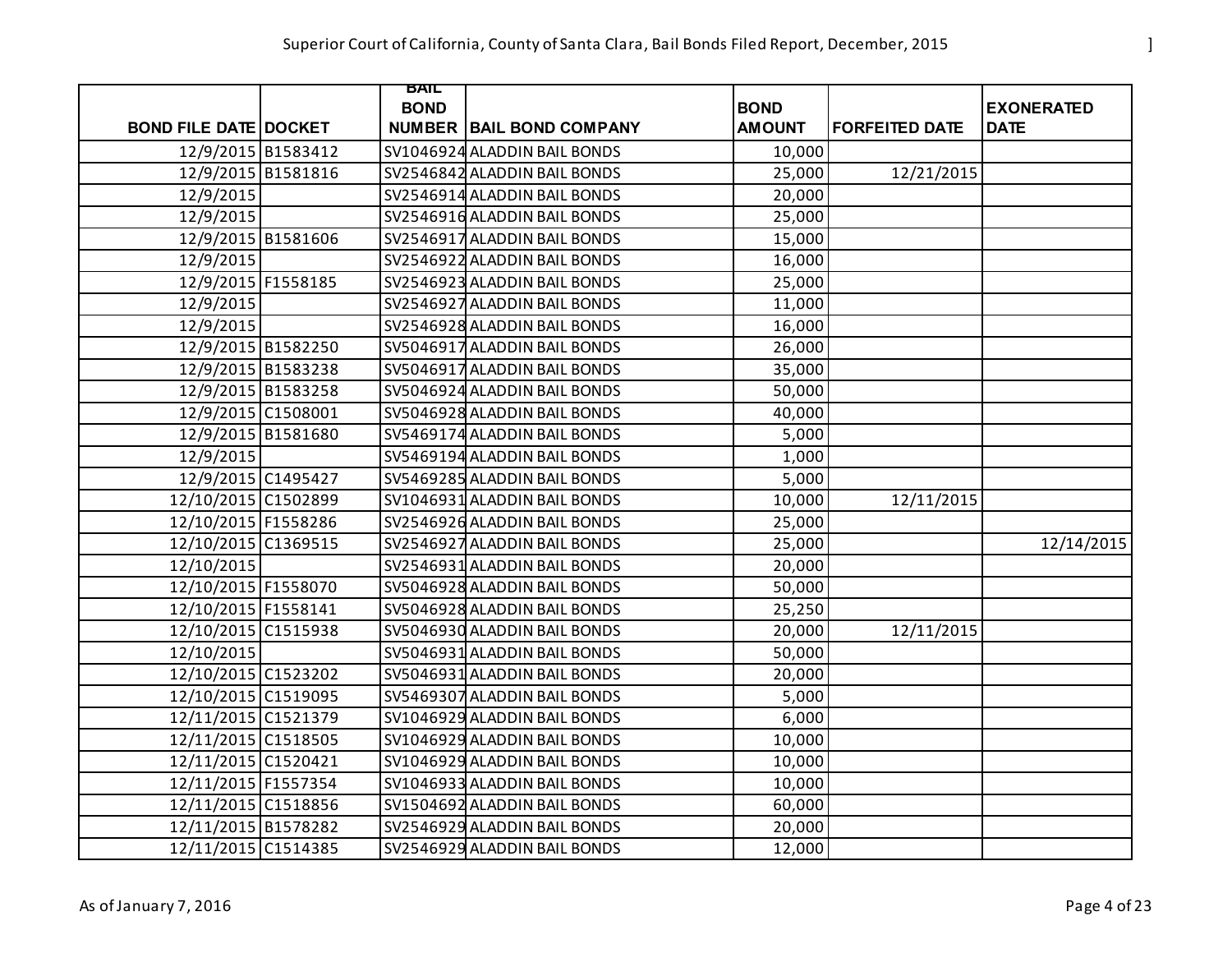|                              | <b>BAIL</b> |                                 |               |                       |                   |
|------------------------------|-------------|---------------------------------|---------------|-----------------------|-------------------|
|                              | <b>BOND</b> |                                 | <b>BOND</b>   |                       | <b>EXONERATED</b> |
| <b>BOND FILE DATE DOCKET</b> |             | <b>NUMBER BAIL BOND COMPANY</b> | <b>AMOUNT</b> | <b>FORFEITED DATE</b> | <b>DATE</b>       |
| 12/11/2015 C1502481          |             | SV2546929 ALADDIN BAIL BONDS    | 12,000        |                       |                   |
| 12/11/2015 C1504400          |             | SV2546929 ALADDIN BAIL BONDS    | 12,000        |                       |                   |
| 12/11/2015                   |             | SV5046927 ALADDIN BAIL BONDS    | 36,000        |                       |                   |
| 12/11/2015 C1514264          |             | SV5046934 ALADDIN BAIL BONDS    | 50,000        |                       |                   |
| 12/11/2015 B1581146          |             | SV5469286 ALADDIN BAIL BONDS    | 5,000         |                       |                   |
| 12/11/2015 C1525673          |             | SV5469297 ALADDIN BAIL BONDS    | 3,000         |                       |                   |
| 12/11/2015 C1518907          |             | SV5469297 ALADDIN BAIL BONDS    | 5,000         |                       |                   |
| 12/11/2015 C1512519          |             | SV5469341 ALADDIN BAIL BONDS    | 5,000         |                       |                   |
| 12/14/2015 C1509716          |             | SV1004692 ALADDIN BAIL BONDS    | 100,000       |                       |                   |
| 12/14/2015 C1514082          |             | SV1046908 ALADDIN BAIL BONDS    | 10,000        |                       |                   |
| 12/14/2015 F1449883          |             | SV1046933 ALADDIN BAIL BONDS    | 7,500         |                       |                   |
| 12/14/2015 F1555344          |             | SV1046936 ALADDIN BAIL BONDS    | 10,000        |                       |                   |
| 12/14/2015 F1555824          |             | SV1046938 ALADDIN BAIL BONDS    | 5,000         |                       |                   |
| 12/14/2015 C1510215          |             | SV1046941 ALADDIN BAIL BONDS    | 10,000        |                       |                   |
| 12/14/2015                   |             | SV1046941 ALADDIN BAIL BONDS    | 10,000        |                       |                   |
| 12/14/2015 C1513256          |             | SV1046942 ALADDIN BAIL BONDS    | 6,000         |                       |                   |
| 12/14/2015                   |             | SV2546936 ALADDIN BAIL BONDS    | 20,000        |                       |                   |
| 12/14/2015                   |             | SV2546939 ALADDIN BAIL BONDS    | 21,000        |                       |                   |
| 12/14/2015                   |             | SV2546941 ALADDIN BAIL BONDS    | 20,000        |                       |                   |
| 12/14/2015                   |             | SV2546942 ALADDIN BAIL BONDS    | 20,000        |                       |                   |
| 12/14/2015                   |             | SV2546942 ALADDIN BAIL BONDS    | 20,000        |                       |                   |
| 12/14/2015                   |             | SV2546942 ALADDIN BAIL BONDS    | 11,000        |                       |                   |
| 12/14/2015                   |             | SV2546942 ALADDIN BAIL BONDS    | 15,000        |                       |                   |
| 12/14/2015                   |             | SV2546942 ALADDIN BAIL BONDS    | 20,000        |                       |                   |
| 12/14/2015                   |             | SV5046936 ALADDIN BAIL BONDS    | 45,000        |                       |                   |
| 12/14/2015 C1522269          |             | SV5469186 ALADDIN BAIL BONDS    | 5,000         |                       |                   |
| 12/14/2015 C1517552          |             | SV5469358 ALADDIN BAIL BONDS    | 5,000         |                       |                   |
| 12/14/2015                   |             | SV5469382 ALADDIN BAIL BONDS    | 5,000         |                       |                   |
| 12/14/2015                   |             | SV5469384 ALADDIN BAIL BONDS    | 5,000         |                       |                   |
| 12/15/2015                   |             | SV1046940 ALADDIN BAIL BONDS    | 10,000        |                       |                   |
| 12/15/2015 C1361825          |             | SV2546803 ALADDIN BAIL BONDS    | 10,000        |                       |                   |
| 12/15/2015 B1471060          |             | SV2546916 ALADDIN BAIL BONDS    | 15,000        |                       |                   |
| 12/15/2015                   |             | SV2546931 ALADDIN BAIL BONDS    | 20,000        |                       |                   |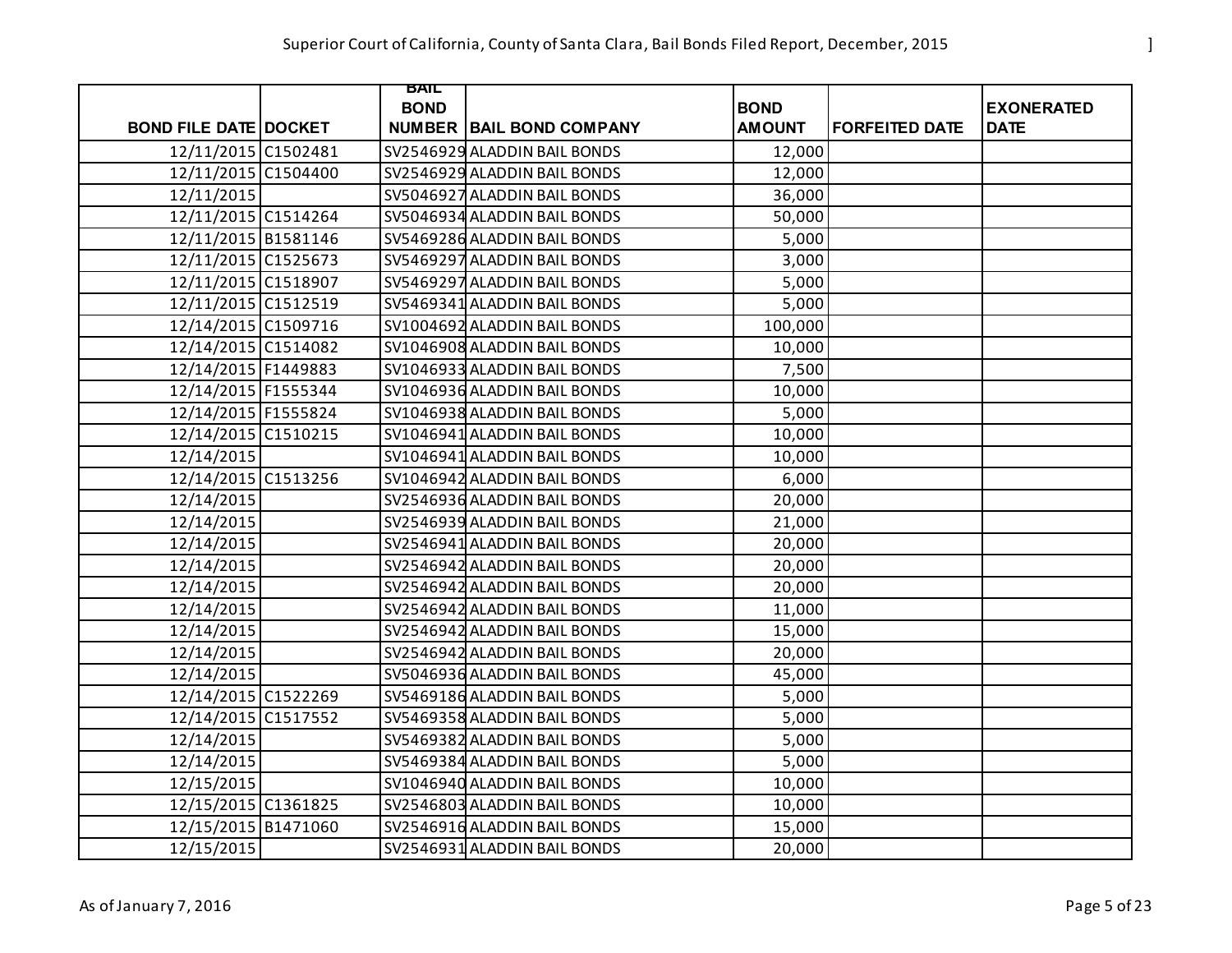|                              | BAIL        |                                 |               |                       |                   |
|------------------------------|-------------|---------------------------------|---------------|-----------------------|-------------------|
|                              | <b>BOND</b> |                                 | <b>BOND</b>   |                       | <b>EXONERATED</b> |
| <b>BOND FILE DATE DOCKET</b> |             | <b>NUMBER BAIL BOND COMPANY</b> | <b>AMOUNT</b> | <b>FORFEITED DATE</b> | <b>DATE</b>       |
| 12/15/2015                   |             | SV2546931 ALADDIN BAIL BONDS    | 20,000        |                       |                   |
| 12/15/2015 B1583419          |             | SV2546945 ALADDIN BAIL BONDS    | 25,000        |                       |                   |
| 12/15/2015 C1487056          |             | SV5046926 ALADDIN BAIL BONDS    | 50,000        |                       |                   |
| 12/15/2015 B1583423          |             | SV5046944 ALADDIN BAIL BONDS    | 45,000        |                       | 1/5/2016          |
| 12/15/2015 B1583423          |             | SV5046944 ALADDIN BAIL BONDS    | 45,000        |                       |                   |
| 12/15/2015                   |             | SV5049644 ALADDIN BAIL BONDS    | 45,000        |                       |                   |
| 12/16/2015 C1522129          |             | SV1046946 ALADDIN BAIL BONDS    | 5,000         |                       |                   |
| 12/16/2015                   |             | SV1046947 ALADDIN BAIL BONDS    | 10,000        |                       |                   |
| 12/17/2015                   |             | SV1004694 ALADDIN BAIL BONDS    | 95,000        |                       |                   |
| 12/17/2015 C1524122          |             | SV1004694 ALADDIN BAIL BONDS    | 70,000        |                       |                   |
| 12/17/2015 C1489361          |             | SV1004695 ALADDIN BAIL BONDS    | 60,000        |                       |                   |
| 12/17/2015 C1508043          |             | SV1046913 ALADDIN BAIL BONDS    | 10,000        |                       |                   |
| 12/17/2015                   |             | SV2546949 ALADDIN BAIL BONDS    | 25,000        |                       |                   |
| 12/17/2015 C1526809          |             | SV2546949 ALADDIN BAIL BONDS    | 15,000        |                       |                   |
| 12/17/2015 C1522683          |             | SV5469490 ALADDIN BAIL BONDS    | 5,000         |                       |                   |
| 12/17/2015 C1521293          |             | SV5469490 ALADDIN BAIL BONDS    | 5,000         |                       |                   |
| 12/18/2015 C1525864          |             | SV1004695 ALADDIN BAIL BONDS    | 76,000        |                       |                   |
| 12/18/2015 C1525690          |             | SV1004695 ALADDIN BAIL BONDS    | 60,000        |                       |                   |
| 12/18/2015                   |             | SV2546952 ALADDIN BAIL BONDS    | 11,000        |                       |                   |
| 12/18/2015                   |             | SV5046946 ALADDIN BAIL BONDS    | 40,000        |                       |                   |
| 12/18/2015 B1473952          |             | SV5469384 ALADDIN BAIL BONDS    | 5,000         |                       |                   |
| 12/18/2015 B1582827          |             | SV5469465 ALADDIN BAIL BONDS    | 5,000         |                       |                   |
| 12/18/2015 C1518660          |             | SV5469487 ALADDIN BAIL BONDS    | 2,500         | 12/22/2015            | 1/4/2016          |
| 12/18/2015 C1508494          |             | SV5469513 ALADDIN BAIL BONDS    | 5,000         |                       |                   |
| 12/18/2015 C1362185          |             | SV5469535 ALADDIN BAIL BONDS    | 5,000         |                       |                   |
| 12/18/2015 C1518268          |             | SV5469871 ALADDIN BAIL BONDS    | 2,500         | 12/22/2015            | 1/4/2016          |
| 12/21/2015                   |             | SV1004695 ALADDIN BAIL BONDS    | 75,000        |                       |                   |
| 12/21/2015                   |             | SV1004696 ALADDIN BAIL BONDS    | 76,000        |                       |                   |
| 12/21/2015 B1577439          |             | SV1046951 ALADDIN BAIL BONDS    | 7,500         |                       |                   |
| 12/21/2015                   |             | SV1046953 ALADDIN BAIL BONDS    | 10,000        |                       |                   |
| 12/21/2015 B1582246          |             | SV1046953 ALADDIN BAIL BONDS    | 10,000        |                       |                   |
| 12/21/2015                   |             | SV1046953 ALADDIN BAIL BONDS    | 10,000        |                       |                   |
| 12/21/2015 C1499330          |             | SV1046954 ALADDIN BAIL BONDS    | 10,000        |                       |                   |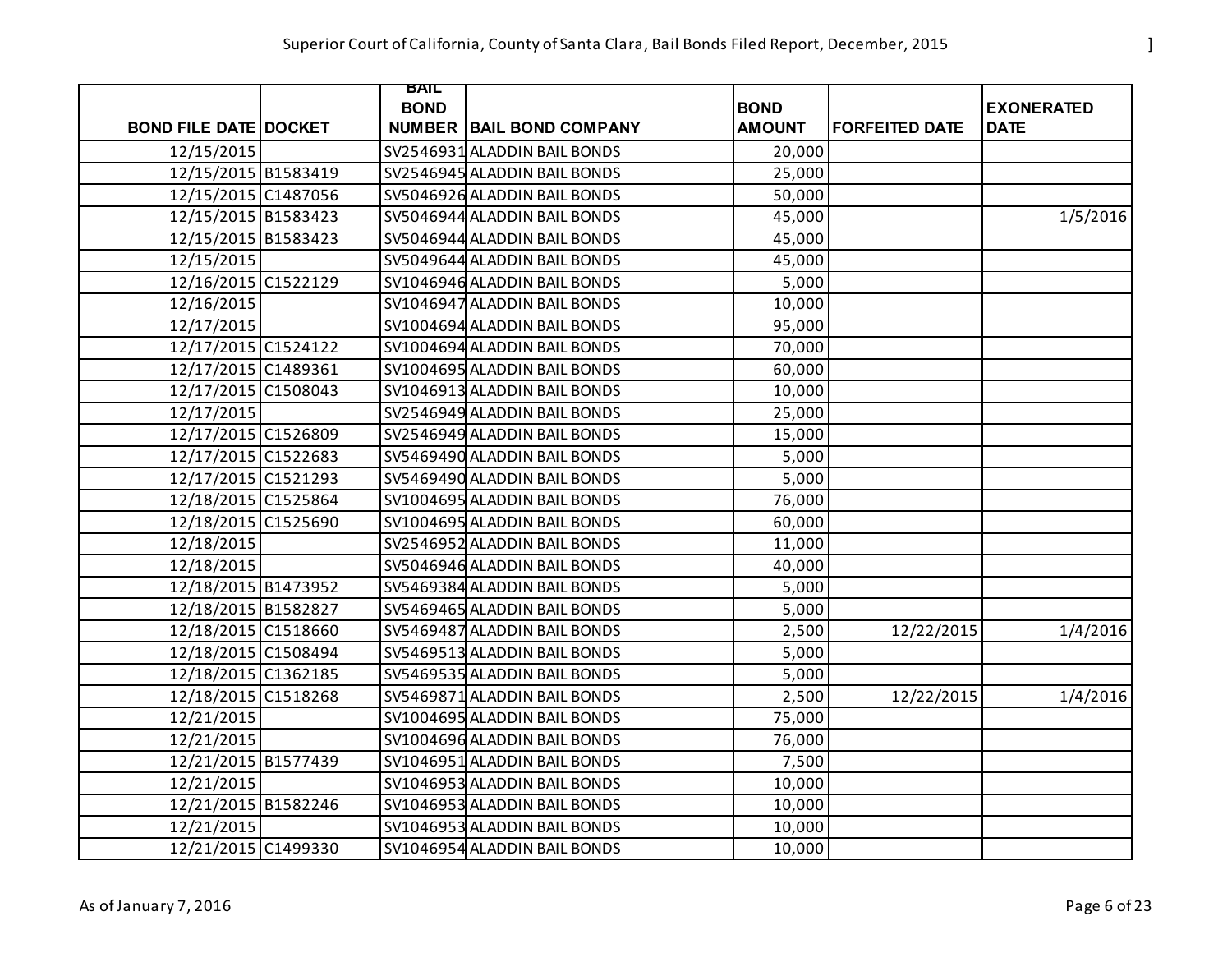|                              | BAIL        |                                 |               |                       |                   |
|------------------------------|-------------|---------------------------------|---------------|-----------------------|-------------------|
|                              | <b>BOND</b> |                                 | <b>BOND</b>   |                       | <b>EXONERATED</b> |
| <b>BOND FILE DATE DOCKET</b> |             | <b>NUMBER BAIL BOND COMPANY</b> | <b>AMOUNT</b> | <b>FORFEITED DATE</b> | <b>DATE</b>       |
| 12/21/2015                   |             | SV1046957 ALADDIN BAIL BONDS    | 10,000        |                       |                   |
| 12/21/2015                   |             | SV1046958 ALADDIN BAIL BONDS    | 10,000        |                       |                   |
| 12/21/2015                   |             | SV1046959 ALADDIN BAIL BONDS    | 10,000        |                       |                   |
| 12/21/2015 C1520420          |             | SV1046960 ALADDIN BAIL BONDS    | 10,000        |                       |                   |
| 12/21/2015                   |             | SV1046963 ALADDIN BAIL BONDS    | 10,000        |                       |                   |
| 12/21/2015                   |             | SV2546951 ALADDIN BAIL BONDS    | 15,000        |                       |                   |
| 12/21/2015 F1555696          |             | SV2546951 ALADDIN BAIL BONDS    | 20,000        |                       |                   |
| 12/21/2015 F1554048          |             | SV2546952 ALADDIN BAIL BONDS    | 12,000        |                       | 12/21/2015        |
| 12/21/2015 C1524948          |             | SV2546953 ALADDIN BAIL BONDS    | 15,000        |                       |                   |
| 12/21/2015                   |             | SV2546954 ALADDIN BAIL BONDS    | 11,000        |                       |                   |
| 12/21/2015 C1505732          |             | SV2546957 ALADDIN BAIL BONDS    | 8,000         |                       |                   |
| 12/21/2015 C1515210          |             | SV2546958 ALADDIN BAIL BONDS    | 11,000        |                       |                   |
| 12/21/2015                   |             | SV2546959 ALADDIN BAIL BONDS    | 22,000        |                       |                   |
| 12/21/2015                   |             | SV2546962 ALADDIN BAIL BONDS    | 21,000        |                       |                   |
| 12/21/2015 C1525181          |             | SV2546963 ALADDIN BAIL BONDS    | 20,000        |                       |                   |
| 12/21/2015                   |             | SV2546963 ALADDIN BAIL BONDS    | 25,000        |                       |                   |
| 12/21/2015 C1502866          |             | SV5046496 ALADDIN BAIL BONDS    | 50,000        |                       |                   |
| 12/21/2015                   |             | SV5046954 ALADDIN BAIL BONDS    | 25,000        |                       |                   |
| 12/21/2015 C1526691          |             | SV5046955 ALADDIN BAIL BONDS    | 50,000        |                       |                   |
| 12/21/2015 C1478705          |             | SV5046956 ALADDIN BAIL BONDS    | 50,000        |                       |                   |
| 12/21/2015                   |             | SV5046957 ALADDIN BAIL BONDS    | 46,000        |                       |                   |
| 12/21/2015                   |             | SV5046957 ALADDIN BAIL BONDS    | 35,000        |                       |                   |
| 12/21/2015 C1495217          |             | SV5046958 ALADDIN BAIL BONDS    | 50,000        |                       |                   |
| 12/21/2015 C1498594          |             | SV5469373 ALADDIN BAIL BONDS    | 3,000         |                       |                   |
| 12/21/2015 C1494375          |             | SV5469587 ALADDIN BAIL BONDS    | 5,000         |                       |                   |
| 12/21/2015 C1504635          |             | SV5469606 ALADDIN BAIL BONDS    | 5,000         |                       |                   |
| 12/22/2015 F1555071          |             | SV1046955 ALADDIN BAIL BONDS    | 10,000        | 12/23/2015            |                   |
| 12/22/2015                   |             | SV2546957 ALADDIN BAIL BONDS    | 20,000        |                       |                   |
| 12/22/2015                   |             | SV2546965 ALADDIN BAIL BONDS    | 25,000        |                       |                   |
| 12/22/2015 C1521285          |             | SV2546965 ALADDIN BAIL BONDS    | 25,000        |                       |                   |
| 12/22/2015 F1558293          |             | SV5046965 ALADDIN BAIL BONDS    | 50,000        |                       |                   |
| 12/22/2015 F1556871          |             | SV5469561 ALADDIN BAIL BONDS    | 5,000         |                       | 12/22/2015        |
| 12/23/2015 C1496303          |             | SV1046950 ALADDIN BAIL BONDS    | 10,000        |                       |                   |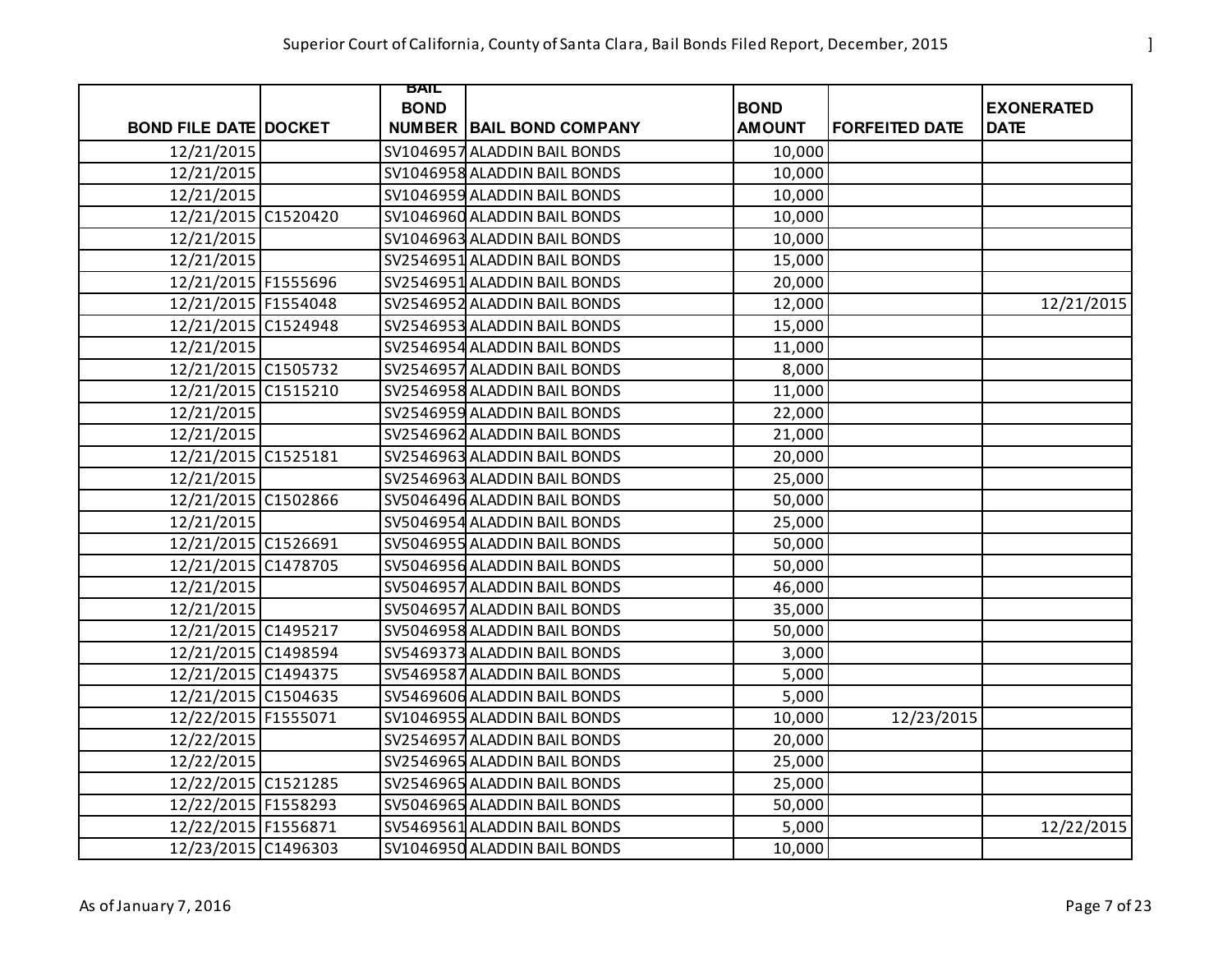|                              | BAIL        |                                 |               |                       |                   |
|------------------------------|-------------|---------------------------------|---------------|-----------------------|-------------------|
|                              | <b>BOND</b> |                                 | <b>BOND</b>   |                       | <b>EXONERATED</b> |
| <b>BOND FILE DATE DOCKET</b> |             | <b>NUMBER BAIL BOND COMPANY</b> | <b>AMOUNT</b> | <b>FORFEITED DATE</b> | <b>DATE</b>       |
| 12/23/2015 B1583525          |             | SV1046963 ALADDIN BAIL BONDS    | 10,000        |                       |                   |
| 12/23/2015 C1366539          |             | SV2546950 ALADDIN BAIL BONDS    | 15,000        |                       |                   |
| 12/23/2015 F1557275          |             | SV2546968 ALADDIN BAIL BONDS    | 16,000        | 1/5/2016              |                   |
| 12/23/2015                   |             | SV5046966 ALADDIN BAIL BONDS    | 46,000        |                       |                   |
| 12/24/2015                   |             | SV1046958 ALADDIN BAIL BONDS    | 10,000        |                       |                   |
| 12/24/2015                   |             | SV2546961 ALADDIN BAIL BONDS    | 15,000        |                       |                   |
| 12/24/2015 B1583487          |             | SV5046967 ALADDIN BAIL BONDS    | 26,000        | 12/30/2015            |                   |
| 12/24/2015 B1580265          |             | SV5469238 ALADDIN BAIL BONDS    | 5,000         |                       |                   |
| 12/28/2015 C1527290          |             | SV1004697 ALADDIN BAIL BONDS    | 75,000        |                       |                   |
| 12/28/2015 C1527329          |             | SV1004697 ALADDIN BAIL BONDS    | 65,000        |                       |                   |
| 12/28/2015                   |             | SV1004697 ALADDIN BAIL BONDS    | 71,000        |                       |                   |
| 12/28/2015                   |             | SV1046973 ALADDIN BAIL BONDS    | 10,000        |                       |                   |
| 12/28/2015 C1517745          |             | SV1046979 ALADDIN BAIL BONDS    | 5,000         | 12/29/2015            |                   |
| 12/28/2015                   |             | SV1046979 ALADDIN BAIL BONDS    | 10,000        |                       |                   |
| 12/28/2015 C1526123          |             | SV1046981 ALADDIN BAIL BONDS    | 10,000        |                       |                   |
| 12/28/2015                   |             | SV1046982 ALADDIN BAIL BONDS    | 10,000        |                       |                   |
| 12/28/2015                   |             | SV2546971 ALADDIN BAIL BONDS    | 25,000        |                       |                   |
| 12/28/2015                   |             | SV2546973 ALADDIN BAIL BONDS    | 25,000        |                       |                   |
| 12/28/2015                   |             | SV2546973 ALADDIN BAIL BONDS    | 25,000        |                       |                   |
| 12/28/2015                   |             | SV2546978 ALADDIN BAIL BONDS    | 25,000        |                       |                   |
| 12/28/2015 C1362588          |             | SV2546979 ALADDIN BAIL BONDS    | 10,000        |                       |                   |
| 12/28/2015                   |             | SV2546980 ALADDIN BAIL BONDS    | 20,000        |                       |                   |
| 12/28/2015 C1514768          |             | SV2546981 ALADDIN BAIL BONDS    | 20,000        |                       |                   |
| 12/28/2015                   |             | SV5046970 ALADDIN BAIL BONDS    | 30,000        |                       |                   |
| 12/28/2015 C1511254          |             | SV5046973 ALADDIN BAIL BONDS    | 50,000        |                       |                   |
| 12/28/2015                   |             | SV5046974 ALADDIN BAIL BONDS    | 50,000        |                       |                   |
| 12/28/2015 C1526232          |             | SV5046975 ALADDIN BAIL BONDS    | 30,000        |                       |                   |
| 12/28/2015 C1527423          |             | SV5046975 ALADDIN BAIL BONDS    | 11,000        |                       |                   |
| 12/28/2015                   |             | SV5046975 ALADDIN BAIL BONDS    | 10,000        |                       |                   |
| 12/28/2015                   |             | SV5046976 ALADDIN BAIL BONDS    | 35,000        |                       |                   |
| 12/28/2015 C1518976          |             | SV5469696 ALADDIN BAIL BONDS    | 5,000         |                       |                   |
| 12/28/2015                   |             | SV5469712 ALADDIN BAIL BONDS    | 5,000         |                       |                   |
| 12/28/2015 C1525927          |             | SV5469722 ALADDIN BAIL BONDS    | 5,000         |                       |                   |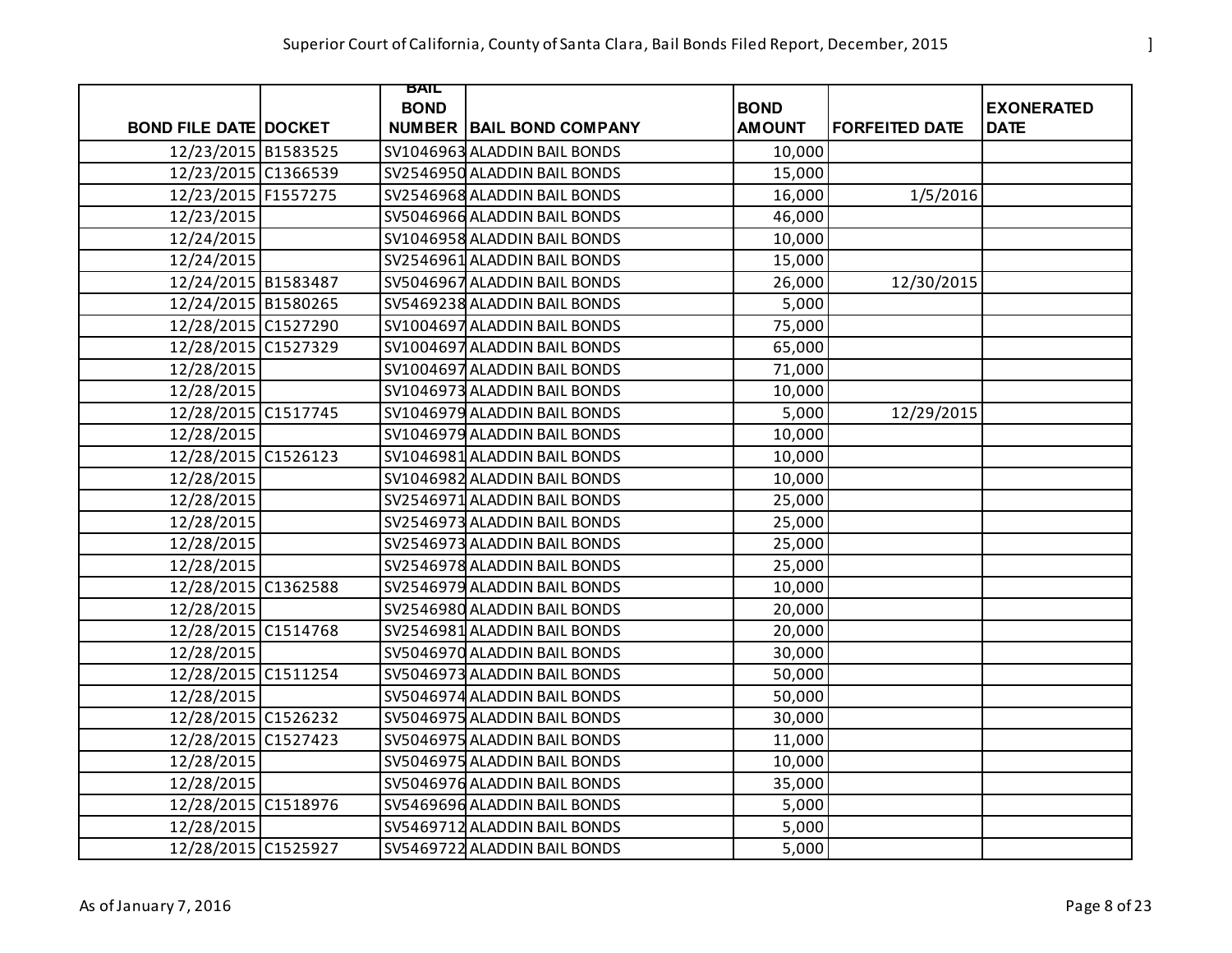|                              | BAIL        |                                   |               |                       |                   |
|------------------------------|-------------|-----------------------------------|---------------|-----------------------|-------------------|
|                              | <b>BOND</b> |                                   | <b>BOND</b>   |                       | <b>EXONERATED</b> |
| <b>BOND FILE DATE DOCKET</b> |             | <b>NUMBER BAIL BOND COMPANY</b>   | <b>AMOUNT</b> | <b>FORFEITED DATE</b> | <b>DATE</b>       |
| 12/28/2015 C1525506          |             | SV5469764 ALADDIN BAIL BONDS      | 5,000         |                       |                   |
| 12/28/2015 C1524922          |             | SV5469764 ALADDIN BAIL BONDS      | 5,000         |                       |                   |
| 12/29/2015 C1525389          |             | SV1046960 ALADDIN BAIL BONDS      | 10,000        |                       |                   |
| 12/29/2015 F1557095          |             | SV1046977 ALADDIN BAIL BONDS      | 10,000        |                       |                   |
| 12/29/2015                   |             | SV1046979 ALADDIN BAIL BONDS      | 5,000         |                       |                   |
| 12/29/2015 C1520644          |             | SV2546946 ALADDIN BAIL BONDS      | 1,000         |                       |                   |
| 12/29/2015 C1490737          |             | SV2546954 ALADDIN BAIL BONDS      | 25,000        |                       |                   |
| 12/29/2015 F1555412          |             | SV2546969 ALADDIN BAIL BONDS      | 20,000        |                       |                   |
| 12/29/2015                   |             | SV2546970 ALADDIN BAIL BONDS      | 20,000        |                       |                   |
| 12/29/2015 F1555017          |             | SV2546971 ALADDIN BAIL BONDS      | 15,000        |                       |                   |
| 12/29/2015 B1583525          |             | SV2546972 ALADDIN BAIL BONDS      | 20,000        |                       |                   |
| 12/29/2015 F1558390          |             | SV2546982 ALADDIN BAIL BONDS      | 25,000        |                       |                   |
| 12/29/2015 F1555726          |             | SV5046977 ALADDIN BAIL BONDS      | 50,000        |                       |                   |
| 12/29/2015                   |             | SV5046977 ALADDIN BAIL BONDS      | 31,000        |                       |                   |
| 12/29/2015                   |             | SV5046980 ALADDIN BAIL BONDS      | 27,000        |                       |                   |
| 12/29/2015 F1556611          |             | SV5469709 ALADDIN BAIL BONDS      | 5,000         |                       |                   |
| 12/29/2015 C1524823          |             | SV5469789 ALADDIN BAIL BONDS      | 5,000         |                       |                   |
| 12/29/2015 F1558191          |             | SV5469800 ALADDIN BAIL BONDS      | 5,000         |                       |                   |
| 12/30/2015 C1522273          |             | SV1046958 ALADDIN BAIL BONDS      | 10,000        |                       |                   |
| 12/30/2015 C1523911          |             | SV1046964 ALADDIN BAIL BONDS      | 10,000        |                       |                   |
| 12/30/2015                   |             | SV2546973 ALADDIN BAIL BONDS      | 15,000        |                       |                   |
| 12/30/2015 F1556898          |             | SV2546974 ALADDIN BAIL BONDS      | 20,000        |                       |                   |
| 12/30/2015                   |             | SV5046969 ALADDIN BAIL BONDS      | 47,000        |                       |                   |
| 12/30/2015 F1556936          |             | SV5046974 ALADDIN BAIL BONDS      | 40,000        |                       |                   |
| 12/30/2015                   |             | SV5046981 ALADDIN BAIL BONDS      | 26,000        |                       |                   |
| 12/31/2015 F1557122          |             | SV2546980 ALADDIN BAIL BONDS      | 20,000        |                       |                   |
| 12/2/2015 F1557857           |             | AS5017700 ALICE CORTEZ BAIL BONDS | 10,000        |                       |                   |
| 12/16/2015 C1523939          |             | AS2523986 ALICE CORTEZ BAIL BONDS | 25,000        |                       |                   |
| 12/23/2015 F1453340          |             | AS5105890 ALICE CORTEZ BAIL BONDS | 5,000         |                       |                   |
| 12/30/2015 F1557129          |             | AS2523986 ALICE CORTEZ BAIL BONDS | 20,000        |                       |                   |
| 12/1/2015 C1519594           |             | 5.11E+09 ALL PRO BAIL BONDS       | 6,000         |                       |                   |
| 12/1/2015 C1513106           |             | 5.11E+09 ALL PRO BAIL BONDS       | 5,000         |                       |                   |
| 12/1/2015 C1513568           |             | 5.11E+09 ALL PRO BAIL BONDS       | 10,000        |                       |                   |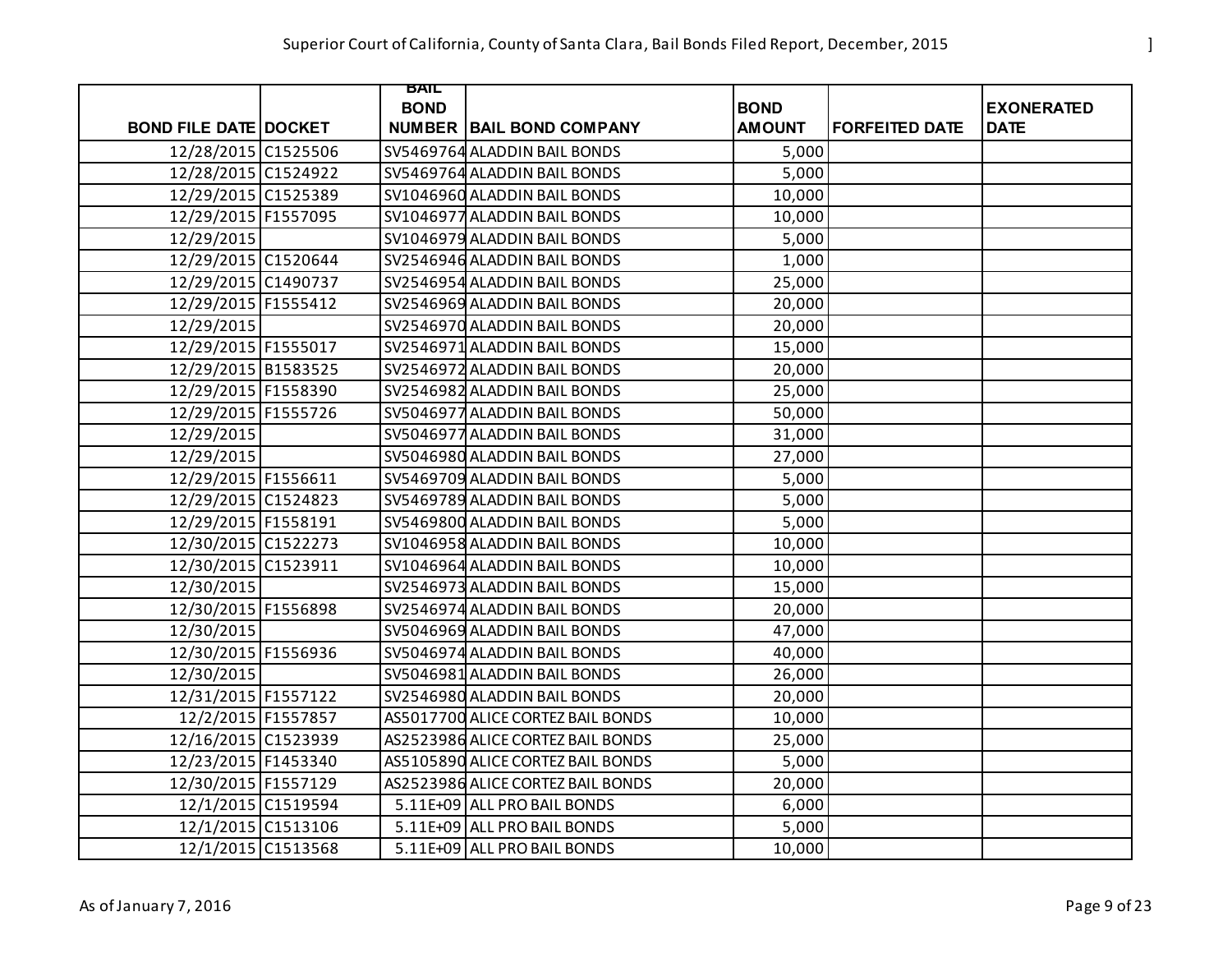|                              | BAIL        |                                     |               |                       |                   |
|------------------------------|-------------|-------------------------------------|---------------|-----------------------|-------------------|
|                              | <b>BOND</b> |                                     | <b>BOND</b>   |                       | <b>EXONERATED</b> |
| <b>BOND FILE DATE DOCKET</b> |             | <b>NUMBER BAIL BOND COMPANY</b>     | <b>AMOUNT</b> | <b>FORFEITED DATE</b> | <b>DATE</b>       |
| 12/1/2015 C1513049           |             | 5.11E+09 ALL PRO BAIL BONDS         | 5,000         |                       | 12/30/2015        |
| 12/2/2015 F1557177           |             | 5.11E+09 ALL PRO BAIL BONDS         | 10,000        |                       |                   |
| 12/2/2015                    |             | 5.27E+09 ALL PRO BAIL BONDS         | 25,000        |                       |                   |
| 12/2/2015                    |             | 215072 511309858 ALL PRO BAIL BONDS | 10,000        |                       |                   |
| 12/3/2015 B1472729           |             | 5.11E+09 ALL PRO BAIL BONDS         | 10,000        |                       |                   |
| 12/3/2015 C1517124           |             | 5.11E+09 ALL PRO BAIL BONDS         | 5,000         |                       |                   |
| 12/3/2015 B1581560           |             | 5.11E+09 ALL PRO BAIL BONDS         | 10,000        |                       |                   |
| 12/3/2015 C1523833           |             | 5.11E+09 ALL PRO BAIL BONDS         | 5,000         |                       |                   |
| 12/4/2015 B1579980           |             | 5.11E+09 ALL PRO BAIL BONDS         | 10,000        |                       |                   |
| 12/4/2015                    |             | 5.55E+09 ALL PRO BAIL BONDS         | 51,000        |                       |                   |
| 12/7/2015 C1524055           |             | 5.11E+09 ALL PRO BAIL BONDS         | 5,000         | 1/4/2016              |                   |
| 12/7/2015 C1512609           |             | 5.11E+09 ALL PRO BAIL BONDS         | 2,000         |                       |                   |
| 12/7/2015                    |             | 5.27E+09 ALL PRO BAIL BONDS         | 20,000        |                       |                   |
| 12/7/2015 C1525799           |             | 5.55E+09 ALL PRO BAIL BONDS         | 45,000        |                       |                   |
| 12/8/2015 C1519749           |             | 5.11E+09 ALL PRO BAIL BONDS         | 10,000        |                       |                   |
| 12/8/2015                    |             | 5.11E+09 ALL PRO BAIL BONDS         | 11,000        |                       |                   |
| 12/9/2015                    |             | 5.27E+09 ALL PRO BAIL BONDS         | 10,000        |                       |                   |
| 12/10/2015 C1511098          |             | 5.11E+09 ALL PRO BAIL BONDS         | 500           |                       | 12/15/2015        |
| 12/10/2015 F1558090          |             | 5.27E+09 ALL PRO BAIL BONDS         | 25,000        |                       |                   |
| 12/10/2015                   |             | 5.27E+09 ALL PRO BAIL BONDS         | 21,000        |                       |                   |
| 12/10/2015                   |             | 5.55E+09 ALL PRO BAIL BONDS         | 31,000        |                       |                   |
| 12/11/2015                   |             | 5.11E+09 ALL PRO BAIL BONDS         | 5,000         |                       |                   |
| 12/14/2015 C1490976          |             | 5.11E+09 ALL PRO BAIL BONDS         | 5,000         |                       |                   |
| 12/14/2015 C1494506          |             | 5.15E+09 ALL PRO BAIL BONDS         | 70,000        |                       |                   |
| 12/14/2015                   |             | 5.27E+09 ALL PRO BAIL BONDS         | 15,000        |                       |                   |
| 12/14/2015 C1526286          |             | 5.27E+09 ALL PRO BAIL BONDS         | 15,000        |                       |                   |
| 12/15/2015 B1582476          |             | 5.11E+09 ALL PRO BAIL BONDS         | 10,000        |                       |                   |
| 12/16/2015                   |             | 5.27E+09 ALL PRO BAIL BONDS         | 25,000        |                       |                   |
| 12/16/2015                   |             | 5.27E+09 ALL PRO BAIL BONDS         | 25,000        |                       |                   |
| 12/17/2015 C1525552          |             | 5.11E+09 ALL PRO BAIL BONDS         | 100,000       |                       |                   |
| 12/17/2015                   |             | 5.27E+09 ALL PRO BAIL BONDS         | 20,000        |                       |                   |
| 12/18/2015 C1521581          |             | 5.11E+09 ALL PRO BAIL BONDS         | 5,000         |                       |                   |
| 12/18/2015 B1368987          |             | 5.11E+09 ALL PRO BAIL BONDS         | 10,000        |                       |                   |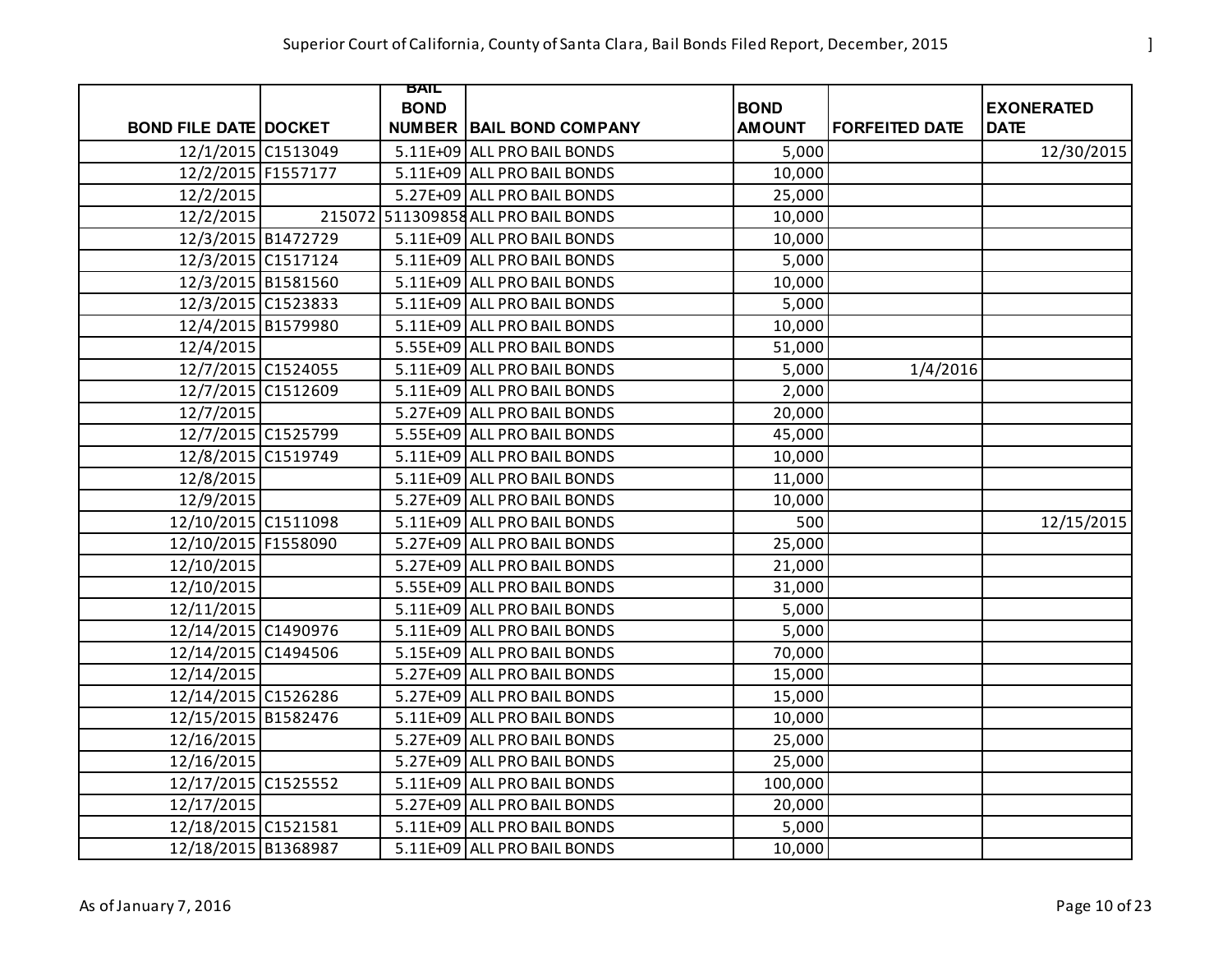|                              | BAIL        |                                 |                              |                       |                                  |
|------------------------------|-------------|---------------------------------|------------------------------|-----------------------|----------------------------------|
| <b>BOND FILE DATE DOCKET</b> | <b>BOND</b> | <b>NUMBER BAIL BOND COMPANY</b> | <b>BOND</b><br><b>AMOUNT</b> | <b>FORFEITED DATE</b> | <b>EXONERATED</b><br><b>DATE</b> |
| 12/18/2015 C1509261          |             | 5.11E+09 ALL PRO BAIL BONDS     | 2,500                        |                       |                                  |
| 12/18/2015 C1524097          |             | 5.15E+09 ALL PRO BAIL BONDS     | 150,000                      |                       |                                  |
| 12/18/2015 C1523181          |             | 5.2E+09 ALL PRO BAIL BONDS      | 500,000                      |                       |                                  |
| 12/18/2015                   |             | 5.55E+09 ALL PRO BAIL BONDS     | 30,000                       |                       |                                  |
|                              |             | 5.11E+09 ALL PRO BAIL BONDS     |                              |                       |                                  |
| 12/21/2015 C1528047          |             |                                 | 10,000                       |                       |                                  |
| 12/21/2015 C1523595          |             | 5.11E+09 ALL PRO BAIL BONDS     | 5,000                        |                       |                                  |
| 12/21/2015 C1522106          |             | 5.27E+09 ALL PRO BAIL BONDS     | 15,000                       |                       |                                  |
| 12/21/2015 C1522286          |             | 5.27E+09 ALL PRO BAIL BONDS     | 15,000                       |                       |                                  |
| 12/21/2015 C1522472          |             | 5.27E+09 ALL PRO BAIL BONDS     | 10,000                       |                       |                                  |
| 12/21/2015 C1520849          |             | 5.27E+09 ALL PRO BAIL BONDS     | 10,000                       |                       |                                  |
| 12/21/2015 C1526797          |             | 5.55E+09 ALL PRO BAIL BONDS     | 5,000                        |                       |                                  |
| 12/21/2015 C1522286          |             | 5.55E+09 ALL PRO BAIL BONDS     | 30,000                       |                       |                                  |
| 12/21/2015 C1525573          |             | 5.55E+09 ALL PRO BAIL BONDS     | 5,000                        |                       |                                  |
| 12/22/2015                   |             | 5.27E+09 ALL PRO BAIL BONDS     | 20,000                       |                       |                                  |
| 12/22/2015                   |             | 5.27E+09 ALL PRO BAIL BONDS     | 10,000                       |                       |                                  |
| 12/22/2015 F1557371          |             | 5.27E+09 ALL PRO BAIL BONDS     | 20,000                       |                       |                                  |
| 12/22/2015 F1558095          |             | 5.55E+09 ALL PRO BAIL BONDS     | 50,000                       |                       |                                  |
| 12/22/2015                   |             | 5.55E+09 ALL PRO BAIL BONDS     | 25,000                       |                       |                                  |
| 12/22/2015                   |             | 5.55E+09 ALL PRO BAIL BONDS     | 20,000                       |                       |                                  |
| 12/23/2015 C1513168          |             | 5.15E+09 ALL PRO BAIL BONDS     | 50,000                       |                       |                                  |
| 12/24/2015                   |             | 5.27E+09 ALL PRO BAIL BONDS     | 25,000                       |                       |                                  |
| 12/28/2015                   |             | 5.11E+09 ALL PRO BAIL BONDS     | 10,000                       |                       |                                  |
| 12/28/2015 C1523972          |             | 5.11E+09 ALL PRO BAIL BONDS     | 10,000                       |                       |                                  |
| 12/28/2015 C1522401          |             | 5.11E+09 ALL PRO BAIL BONDS     | 5,000                        |                       |                                  |
| 12/28/2015                   |             | 5.11E+09 ALL PRO BAIL BONDS     | 10,000                       |                       |                                  |
| 12/28/2015                   |             | 5.15E+09 ALL PRO BAIL BONDS     | 110,000                      |                       |                                  |
| 12/28/2015                   |             | 5.27E+09 ALL PRO BAIL BONDS     | 16,000                       |                       |                                  |
| 12/28/2015                   |             | 5.27E+09 ALL PRO BAIL BONDS     | 25,000                       |                       |                                  |
| 12/28/2015                   |             | 5.27E+09 ALL PRO BAIL BONDS     | 25,000                       |                       |                                  |
| 12/28/2015                   |             | 5.27E+09 ALL PRO BAIL BONDS     | 16,000                       |                       |                                  |
| 12/28/2015                   |             | 5.27E+09 ALL PRO BAIL BONDS     | 25,000                       |                       |                                  |
| 12/28/2015                   |             | 5.27E+09 ALL PRO BAIL BONDS     | 500                          |                       |                                  |
| 12/29/2015 B1260567          |             | 5.27E+09 ALL PRO BAIL BONDS     | 20,000                       |                       |                                  |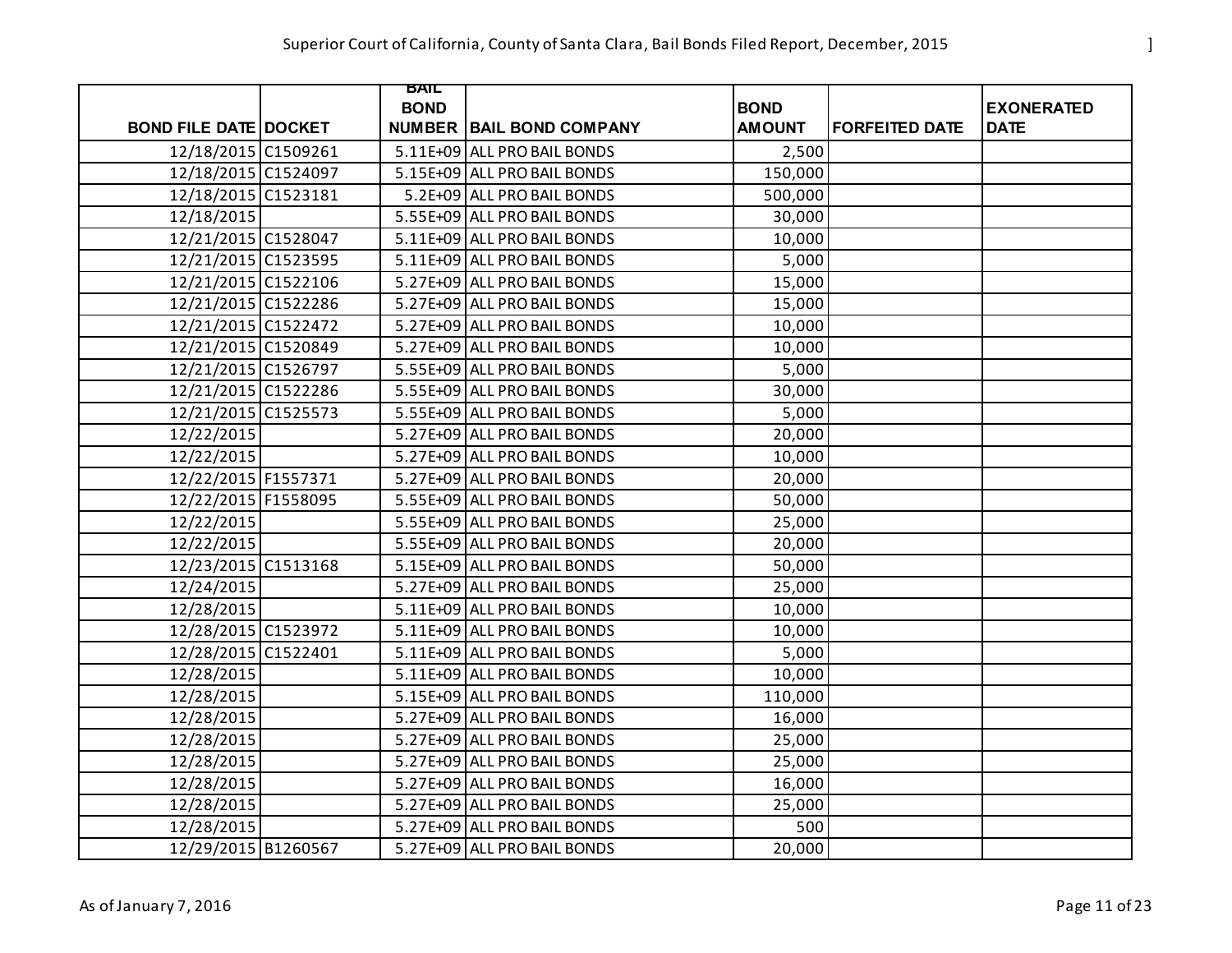|                              | BAIL        |                                 |               |                       |                   |
|------------------------------|-------------|---------------------------------|---------------|-----------------------|-------------------|
|                              | <b>BOND</b> |                                 | <b>BOND</b>   |                       | <b>EXONERATED</b> |
| <b>BOND FILE DATE DOCKET</b> |             | <b>NUMBER BAIL BOND COMPANY</b> | <b>AMOUNT</b> | <b>FORFEITED DATE</b> | <b>DATE</b>       |
| 12/30/2015                   |             | 5.11E+09 ALL PRO BAIL BONDS     | 10,000        |                       |                   |
| 12/30/2015                   |             | 5.27E+09 ALL PRO BAIL BONDS     | 15,000        |                       |                   |
| 12/14/2015 C1523897          |             | IS30K18558 AMIGO BAIL BONDS     | 5,000         |                       |                   |
| 12/9/2015 B1367066           |             | 5.2E+09 ATLANTIS BAIL BONDS     | 60,000        |                       |                   |
| 12/1/2015 C1522865           |             | T10050527 BAD BOYS BAIL BONDS   | 100,000       |                       |                   |
| 12/1/2015 C1519962           |             | T25505214 BAD BOYS BAIL BONDS   | 10,000        |                       |                   |
| 12/2/2015                    |             | T25505369 BAD BOYS BAIL BONDS   | 25,000        |                       |                   |
| 12/2/2015 C1628012           |             | T75505367 BAD BOYS BAIL BONDS   | 55,000        |                       |                   |
| 12/3/2015 B1474808           |             | T10505363 BAD BOYS BAIL BONDS   | 5,000         |                       |                   |
| 12/3/2015 B1582506           |             | T10505367 BAD BOYS BAIL BONDS   | 5,000         |                       | 12/30/2015        |
| 12/3/2015 C1525553           |             | T25505369 BAD BOYS BAIL BONDS   | 20,000        |                       |                   |
| 12/3/2015 C1524987           |             | T25505369 BAD BOYS BAIL BONDS   | 13,000        |                       |                   |
| 12/3/2015 B1583143           |             | T50505374 BAD BOYS BAIL BONDS   | 50,000        |                       |                   |
| 12/3/2015                    |             | T55053688 BAD BOYS BAIL BONDS   | 5,000         |                       |                   |
| 12/3/2015 C1513642           |             | T55053688 BAD BOYS BAIL BONDS   | 5,000         |                       | 12/29/2015        |
| 12/3/2015 C1521956           |             | T55053689 BAD BOYS BAIL BONDS   | 5,000         |                       |                   |
| 12/3/2015 C1521957           |             | T55053689 BAD BOYS BAIL BONDS   | 5,000         |                       | 12/28/2015        |
| 12/4/2015                    |             | T25505369 BAD BOYS BAIL BONDS   | 20,000        |                       |                   |
| 12/4/2015                    |             | T50505332 BAD BOYS BAIL BONDS   | 35,000        |                       |                   |
| 12/4/2015 B1581619           |             | T55053672 BAD BOYS BAIL BONDS   | 5,000         |                       |                   |
| 12/7/2015 C1525020           |             | T10050531 BAD BOYS BAIL BONDS   | 91,000        |                       |                   |
| 12/7/2015 C1520281           |             | T10050536 BAD BOYS BAIL BONDS   | 100,000       |                       |                   |
| 12/7/2015                    |             | T10505386 BAD BOYS BAIL BONDS   | 10,000        |                       |                   |
| 12/7/2015 F1557881           |             | T10505391 BAD BOYS BAIL BONDS   | 10,000        |                       |                   |
| 12/7/2015                    |             | T10505411 BAD BOYS BAIL BONDS   | 10,000        |                       |                   |
| 12/7/2015                    |             | T25505367 BAD BOYS BAIL BONDS   | 20,000        |                       |                   |
| 12/7/2015                    |             | T25505394 BAD BOYS BAIL BONDS   | 15,000        |                       |                   |
| 12/7/2015                    |             | T25505394 BAD BOYS BAIL BONDS   | 6,000         |                       |                   |
| 12/7/2015                    |             | T25505394 BAD BOYS BAIL BONDS   | 25,000        |                       |                   |
| 12/7/2015                    |             | T25505394 BAD BOYS BAIL BONDS   | 15,000        |                       |                   |
| 12/7/2015 C1503053           |             | T25505394 BAD BOYS BAIL BONDS   | 15,000        |                       |                   |
| 12/7/2015                    |             | T50050539 BAD BOYS BAIL BONDS   | 160,000       |                       |                   |
| 12/7/2015                    |             | T50505332 BAD BOYS BAIL BONDS   | 50,000        |                       |                   |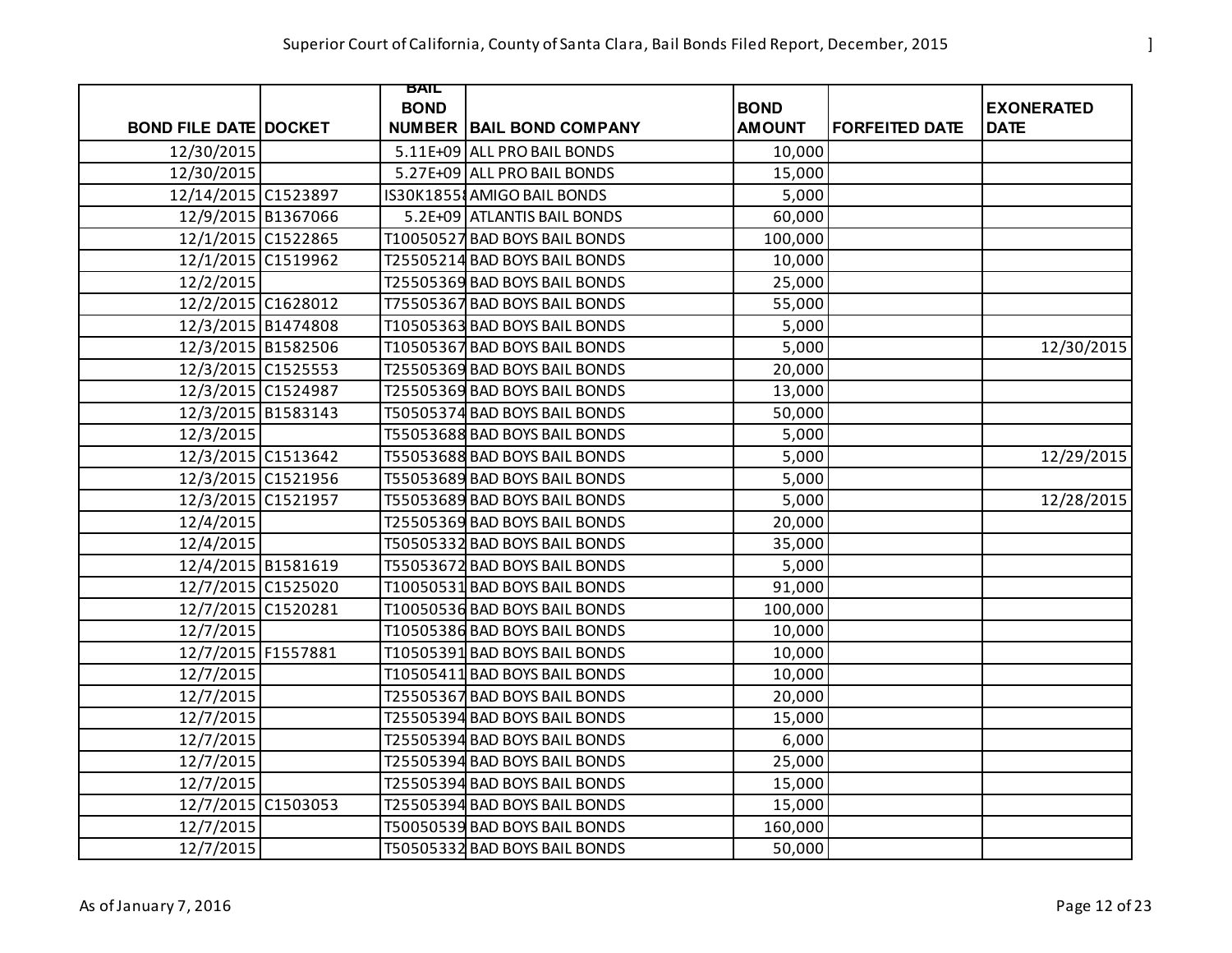|                              | BAIL        |                                      |               |                       |                   |
|------------------------------|-------------|--------------------------------------|---------------|-----------------------|-------------------|
|                              | <b>BOND</b> |                                      | <b>BOND</b>   |                       | <b>EXONERATED</b> |
| <b>BOND FILE DATE DOCKET</b> |             | <b>NUMBER BAIL BOND COMPANY</b>      | <b>AMOUNT</b> | <b>FORFEITED DATE</b> | <b>DATE</b>       |
| 12/7/2015 B1583507           |             | T50505361 BAD BOYS BAIL BONDS        | 26,000        |                       |                   |
| 12/7/2015 C1521915           |             | T50505363 BAD BOYS BAIL BONDS        | 30,000        |                       |                   |
| 12/7/2015 BB836637           |             | T55053735 BAD BOYS BAIL BONDS        | 5,000         |                       |                   |
| 12/7/2015 C1482296           |             | T55053735 BAD BOYS BAIL BONDS        | 5,000         |                       |                   |
| 12/7/2015 C1362983           |             | T55053735 BAD BOYS BAIL BONDS        | 5,000         |                       |                   |
| 12/8/2015                    |             | T25505412 BAD BOYS BAIL BONDS        | 25,000        |                       |                   |
| 12/8/2015                    |             | T50505367 BAD BOYS BAIL BONDS        | 35,000        |                       |                   |
| 12/8/2015 C1523915           |             | T55054114 BAD BOYS BAIL BONDS        | 5,000         |                       |                   |
| 12/9/2015                    |             | 215005 T20050528 BAD BOYS BAIL BONDS | 110,000       |                       |                   |
| 12/9/2015 F1558273           |             | T25505369 BAD BOYS BAIL BONDS        | 10,000        |                       |                   |
| 12/9/2015                    |             | T25505392 BAD BOYS BAIL BONDS        | 25,000        |                       |                   |
| 12/9/2015                    |             | T25505412 BAD BOYS BAIL BONDS        | 15,000        |                       |                   |
| 12/9/2015 C1516288           |             | T50541144 BAD BOYS BAIL BONDS        | 3,000         |                       |                   |
| 12/10/2015 B1583283          |             | T50505367 BAD BOYS BAIL BONDS        | 50,000        |                       |                   |
| 12/10/2015 C1524420          |             | T55054114 BAD BOYS BAIL BONDS        | 1,500         |                       |                   |
| 12/10/2015 B1583323          |             | T75505308 BAD BOYS BAIL BONDS        | 75,000        |                       |                   |
| 12/11/2015                   |             | T50505374 BAD BOYS BAIL BONDS        | 15,000        |                       |                   |
| 12/14/2015 C1524112          |             | T10505411 BAD BOYS BAIL BONDS        | 10,000        |                       |                   |
| 12/14/2015 C1524089          |             | T25505386 BAD BOYS BAIL BONDS        | 20,000        |                       |                   |
| 12/14/2015 F1557259          |             | T25505412 BAD BOYS BAIL BONDS        | 10,000        |                       |                   |
| 12/14/2015                   |             | T50505246 BAD BOYS BAIL BONDS        | 27,000        |                       |                   |
| 12/15/2015                   |             | T10505411 BAD BOYS BAIL BONDS        | 10,000        |                       |                   |
| 12/15/2015 B1583038          |             | T25505193 BAD BOYS BAIL BONDS        | 5,000         |                       |                   |
| 12/15/2015 B1583276          |             | T50505246 BAD BOYS BAIL BONDS        | 20,000        |                       |                   |
| 12/15/2015 B1475014          |             | T55054114 BAD BOYS BAIL BONDS        | 5,000         |                       |                   |
| 12/16/2015 C1520293          |             | T10505411 BAD BOYS BAIL BONDS        | 10,000        |                       |                   |
| 12/17/2015                   |             | T25505412 BAD BOYS BAIL BONDS        | 25,000        |                       |                   |
| 12/17/2015 C1081508          |             | T25505412 BAD BOYS BAIL BONDS        | 15,000        |                       |                   |
| 12/17/2015 C1523248          |             | T50505392 BAD BOYS BAIL BONDS        | 50,000        |                       |                   |
| 12/18/2015 B1153553          |             | T50505191 BAD BOYS BAIL BONDS        | 25,000        |                       | 1/5/2016          |
| 12/21/2015 C1519464          |             | T10050539 BAD BOYS BAIL BONDS        | 100,000       |                       |                   |
| 12/21/2015 C1078617          |             | T10505411 BAD BOYS BAIL BONDS        | 7,500         |                       |                   |
| 12/21/2015 C1108494          |             | T10505411 BAD BOYS BAIL BONDS        | 5,000         |                       | 12/30/2015        |

As of January 7, 2016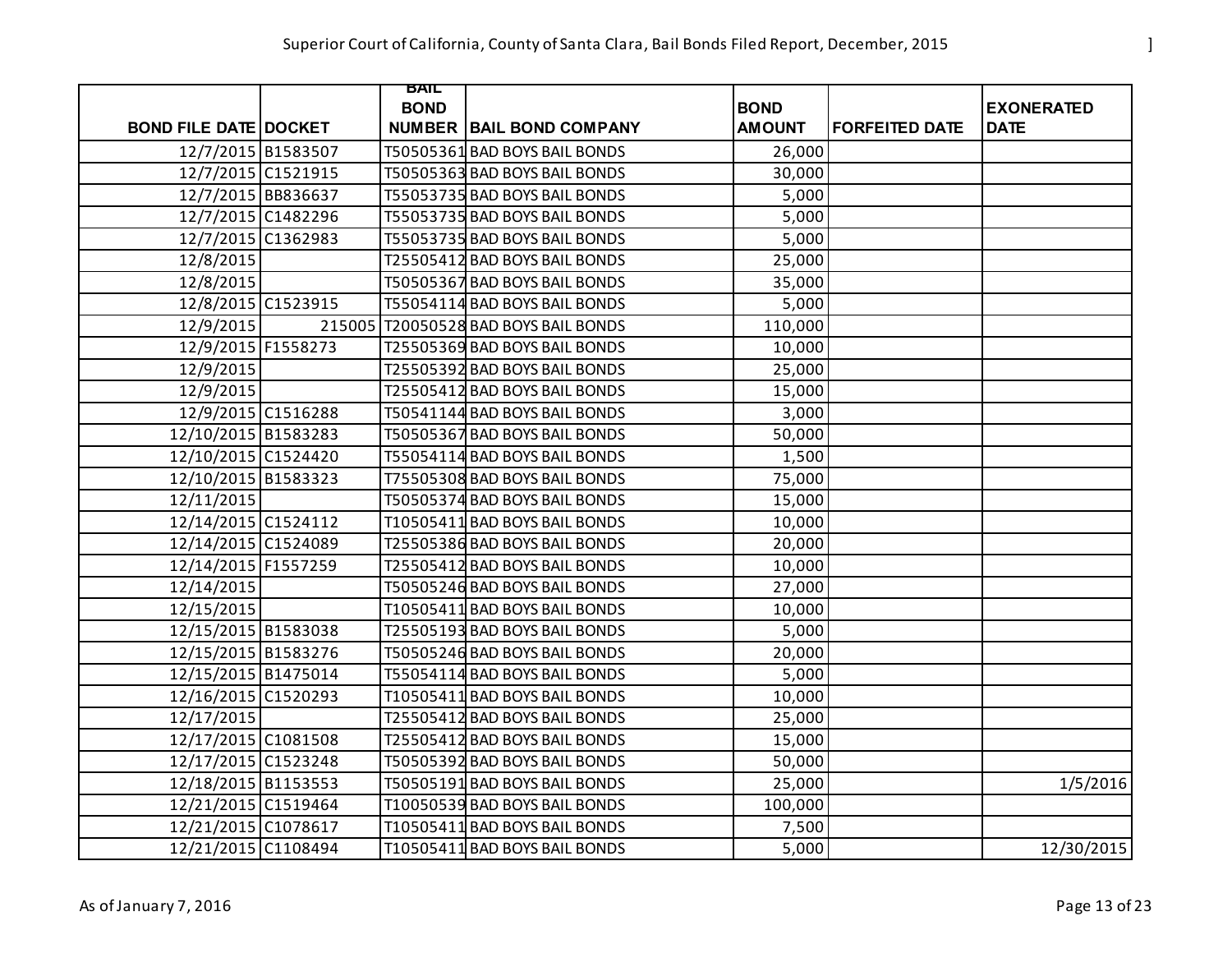|                              | <b>BAIL</b> |                                   |               |                       |                   |
|------------------------------|-------------|-----------------------------------|---------------|-----------------------|-------------------|
|                              | <b>BOND</b> |                                   | <b>BOND</b>   |                       | <b>EXONERATED</b> |
| <b>BOND FILE DATE DOCKET</b> |             | <b>NUMBER BAIL BOND COMPANY</b>   | <b>AMOUNT</b> | <b>FORFEITED DATE</b> | <b>DATE</b>       |
| 12/21/2015                   |             | T10505411 BAD BOYS BAIL BONDS     | 10,000        |                       |                   |
| 12/21/2015                   |             | T25505412 BAD BOYS BAIL BONDS     | 25,000        |                       |                   |
| 12/21/2015 B1583307          |             | T50505369 BAD BOYS BAIL BONDS     | 50,000        |                       |                   |
| 12/21/2015                   |             | T50505392 BAD BOYS BAIL BONDS     | 15,000        |                       |                   |
| 12/21/2015 C1490010          |             | T55054114 BAD BOYS BAIL BONDS     | 3,000         |                       |                   |
| 12/22/2015                   |             | T25505151 BAD BOYS BAIL BONDS     | 16,000        |                       |                   |
| 12/22/2015                   |             | T25505412 BAD BOYS BAIL BONDS     | 25,000        |                       |                   |
| 12/23/2015 C1511474          |             | T10505223 BAD BOYS BAIL BONDS     | 10,000        |                       |                   |
| 12/23/2015                   |             | T25505412 BAD BOYS BAIL BONDS     | 15,500        |                       |                   |
| 12/23/2015 C1522281          |             | T50505392 BAD BOYS BAIL BONDS     | 30,000        |                       |                   |
| 12/24/2015                   |             | T50505412 BAD BOYS BAIL BONDS     | 11,000        |                       |                   |
| 12/28/2015 C1526794          |             | T10050537 BAD BOYS BAIL BONDS     | 90,000        |                       |                   |
| 12/28/2015                   |             | T10505386 BAD BOYS BAIL BONDS     | 10,000        |                       |                   |
| 12/28/2015                   |             | T10505391 BAD BOYS BAIL BONDS     | 10,000        |                       |                   |
| 12/28/2015                   |             | T10505394 BAD BOYS BAIL BONDS     | 10,000        |                       |                   |
| 12/28/2015 C1527423          |             | T10505394 BAD BOYS BAIL BONDS     | 10,000        |                       |                   |
| 12/28/2015 C1355065          |             | T10505411 BAD BOYS BAIL BONDS     | 500           |                       |                   |
| 12/28/2015                   |             | T25505424 BAD BOYS BAIL BONDS     | 20,000        |                       |                   |
| 12/28/2015                   |             | T25505424 BAD BOYS BAIL BONDS     | 15,000        |                       |                   |
| 12/28/2015 C1521421          |             | T25505426 BAD BOYS BAIL BONDS     | 25,000        |                       |                   |
| 12/28/2015 C1483903          |             | T25505428 BAD BOYS BAIL BONDS     | 15,000        |                       |                   |
| 12/28/2015                   |             | T50505386 BAD BOYS BAIL BONDS     | 36,000        |                       |                   |
| 12/28/2015                   |             | T50505386 BAD BOYS BAIL BONDS     | 50,000        |                       |                   |
| 12/28/2015                   |             | T50505386 BAD BOYS BAIL BONDS     | 40,000        |                       |                   |
| 12/29/2015 C1524742          |             | T25505412 BAD BOYS BAIL BONDS     | 21,000        |                       |                   |
| 12/29/2015 C1523241          |             | T50505369 BAD BOYS BAIL BONDS     | 50,000        |                       |                   |
| 12/29/2015 F1557647          |             | T50505386 BAD BOYS BAIL BONDS     | 40,000        |                       |                   |
| 12/29/2015 C1523605          |             | T50505392 BAD BOYS BAIL BONDS     | 30,000        |                       |                   |
| 12/30/2015                   |             | T25505424 BAD BOYS BAIL BONDS     | 15,000        |                       |                   |
| 12/1/2015 C1502588           |             | AS1543826 BAIL HOTLINE BAIL BONDS | 15,000        |                       |                   |
| 12/1/2015 FF825072           |             | AS1544540 BAIL HOTLINE BAIL BONDS | 15,000        |                       |                   |
| 12/1/2015 C1525683           |             | AS2501156 BAIL HOTLINE BAIL BONDS | 96,000        |                       |                   |
| 12/1/2015 CC588662           |             | AS2524549 BAIL HOTLINE BAIL BONDS | 25,000        | 12/21/2015            |                   |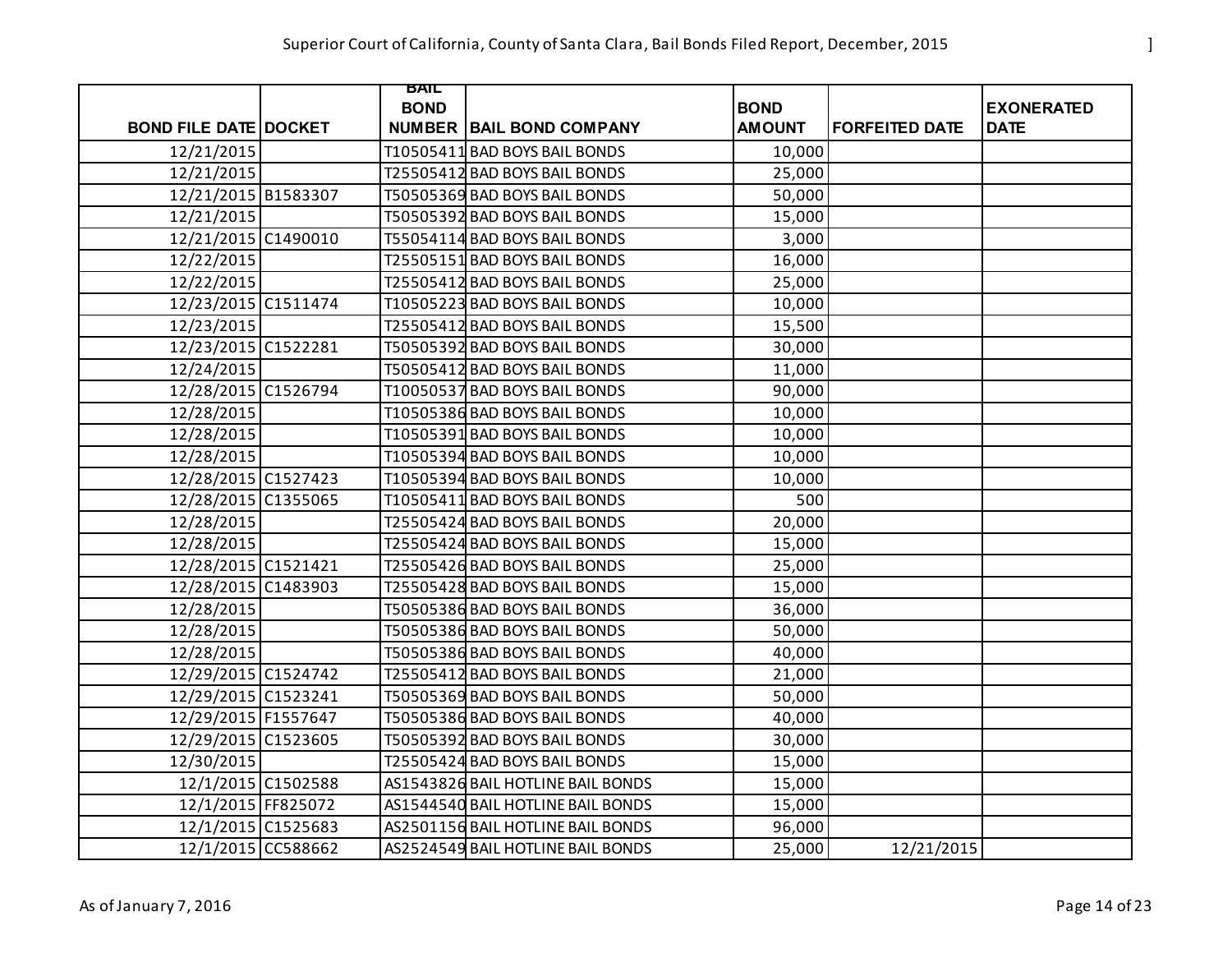|                              | BAIL        |                                   |               |                       |                   |
|------------------------------|-------------|-----------------------------------|---------------|-----------------------|-------------------|
|                              | <b>BOND</b> |                                   | <b>BOND</b>   |                       | <b>EXONERATED</b> |
| <b>BOND FILE DATE DOCKET</b> |             | <b>NUMBER BAIL BOND COMPANY</b>   | <b>AMOUNT</b> | <b>FORFEITED DATE</b> | <b>DATE</b>       |
| 12/1/2015 F1557552           |             | AS5018424 BAIL HOTLINE BAIL BONDS | 40,000        |                       |                   |
| 12/1/2015                    |             | AS5106564 BAIL HOTLINE BAIL BONDS | 5,000         |                       |                   |
| 12/3/2015 B1579547           |             | AS1543824 BAIL HOTLINE BAIL BONDS | 7,500         |                       |                   |
| 12/3/2015 C1517472           |             | AS1544549 BAIL HOTLINE BAIL BONDS | 10,000        |                       |                   |
| 12/3/2015 F1557507           |             | AS1544549 BAIL HOTLINE BAIL BONDS | 10,000        |                       |                   |
| 12/3/2015 F1557969           |             | AS5018579 BAIL HOTLINE BAIL BONDS | 50,000        |                       |                   |
| 12/3/2015                    |             | AS5018580 BAIL HOTLINE BAIL BONDS | 10,000        |                       |                   |
| 12/3/2015 F1555396           |             | AS5018641 BAIL HOTLINE BAIL BONDS | 10,000        |                       | 1/5/2016          |
| 12/4/2015 B1577399           |             | AS1544549 BAIL HOTLINE BAIL BONDS | 10,000        |                       |                   |
| 12/4/2015 C1510451           |             | AS1544549 BAIL HOTLINE BAIL BONDS | 10,000        |                       |                   |
| 12/4/2015 B1582477           |             | AS1544569 BAIL HOTLINE BAIL BONDS | 10,000        |                       |                   |
| 12/4/2015 C1524698           |             | AS2525004 BAIL HOTLINE BAIL BONDS | 25,000        |                       | 12/14/2015        |
| 12/4/2015 C1114645           |             | AS2525011 BAIL HOTLINE BAIL BONDS | 25,000        |                       |                   |
| 12/4/2015 C1501404           |             | AS5018641 BAIL HOTLINE BAIL BONDS | 50,000        |                       | 12/14/2015        |
| 12/7/2015 C1525173           |             | AS1001375 BAIL HOTLINE BAIL BONDS | 55,000        |                       |                   |
| 12/7/2015 C1519302           |             | AS1544549 BAIL HOTLINE BAIL BONDS | 10,000        |                       |                   |
| 12/7/2015 C1076918           |             | AS1544550 BAIL HOTLINE BAIL BONDS | 7,000         |                       |                   |
| 12/7/2015 F1556870           |             | AS2524682 BAIL HOTLINE BAIL BONDS | 10,000        |                       |                   |
| 12/7/2015                    |             | AS2525004 BAIL HOTLINE BAIL BONDS | 25,000        |                       |                   |
| 12/7/2015 F1557882           |             | AS2525004 BAIL HOTLINE BAIL BONDS | 25,000        |                       |                   |
| 12/7/2015 F1554042           |             | AS2525004 BAIL HOTLINE BAIL BONDS | 20,000        |                       |                   |
| 12/7/2015                    |             | AS2525004 BAIL HOTLINE BAIL BONDS | 20,000        |                       |                   |
| 12/7/2015                    |             | AS2525011 BAIL HOTLINE BAIL BONDS | 25,000        |                       | 12/11/2015        |
| 12/7/2015                    |             | AS5018579 BAIL HOTLINE BAIL BONDS | 35,000        |                       |                   |
| 12/7/2015 F1554912           |             | AS5018580 BAIL HOTLINE BAIL BONDS | 50,000        |                       |                   |
| 12/7/2015                    |             | AS5018641 BAIL HOTLINE BAIL BONDS | 35,000        |                       |                   |
| 12/7/2015 C1525802           |             | AS5018641 BAIL HOTLINE BAIL BONDS | 26,000        |                       | 12/21/2015        |
| 12/7/2015 C1513492           |             | AS5018641 BAIL HOTLINE BAIL BONDS | 40,000        |                       | 12/11/2015        |
| 12/7/2015 F1450843           |             | AS5018641 BAIL HOTLINE BAIL BONDS | 40,000        |                       | 12/11/2015        |
| 12/8/2015                    |             | AS5018641 BAIL HOTLINE BAIL BONDS | 35,000        |                       |                   |
| 12/8/2015 C1493210           |             | AS5107814 BAIL HOTLINE BAIL BONDS | 5,000         | 1/4/2016              |                   |
| 12/9/2015 F1558136           |             | AS1001375 BAIL HOTLINE BAIL BONDS | 85,000        |                       |                   |
| 12/9/2015 B1581843           |             | AS5106564 BAIL HOTLINE BAIL BONDS | 5,000         |                       |                   |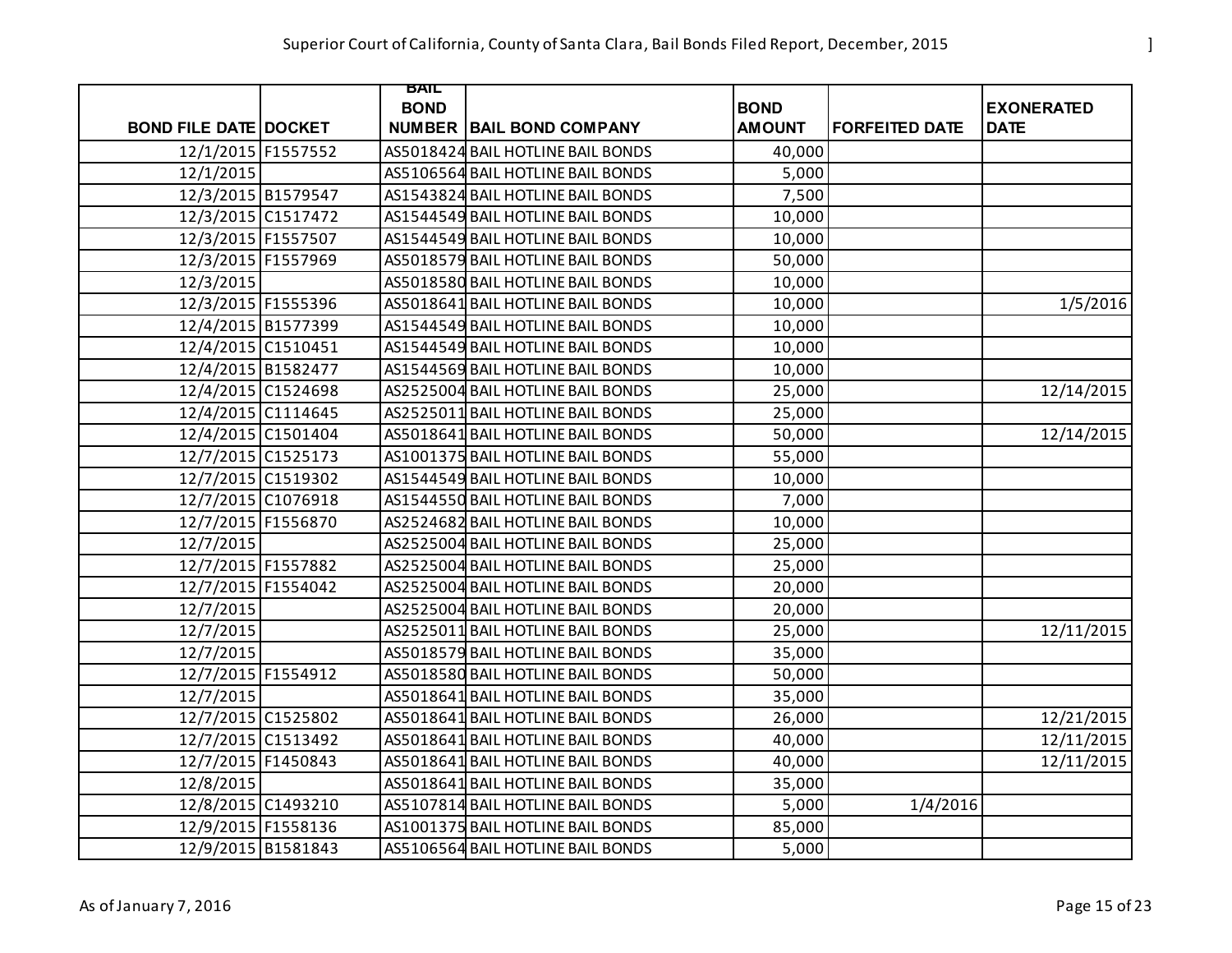|                              | BAIL        |                                   |               |                       |                   |
|------------------------------|-------------|-----------------------------------|---------------|-----------------------|-------------------|
|                              | <b>BOND</b> |                                   | <b>BOND</b>   |                       | <b>EXONERATED</b> |
| <b>BOND FILE DATE DOCKET</b> |             | <b>NUMBER BAIL BOND COMPANY</b>   | <b>AMOUNT</b> | <b>FORFEITED DATE</b> | <b>DATE</b>       |
| 12/9/2015 C1510473           |             | AS5106564 BAIL HOTLINE BAIL BONDS | 5,000         |                       |                   |
| 12/10/2015 C1525359          |             | AS1001375 BAIL HOTLINE BAIL BONDS | 61,000        |                       |                   |
| 12/10/2015 C1524269          |             | AS2501154 BAIL HOTLINE BAIL BONDS | 238,000       |                       |                   |
| 12/10/2015 C1524705          |             | AS5018642 BAIL HOTLINE BAIL BONDS | 35,000        |                       |                   |
| 12/11/2015                   |             | AS2525012 BAIL HOTLINE BAIL BONDS | 6,000         |                       |                   |
| 12/14/2015 C1511798          |             | AS1001375 BAIL HOTLINE BAIL BONDS | 85,000        |                       |                   |
| 12/14/2015                   |             | AS1544550 BAIL HOTLINE BAIL BONDS | 10,000        |                       |                   |
| 12/14/2015                   |             | AS1544569 BAIL HOTLINE BAIL BONDS | 10,000        |                       |                   |
| 12/14/2015                   |             | AS1544691 BAIL HOTLINE BAIL BONDS | 10,000        |                       |                   |
| 12/14/2015                   |             | AS2525012 BAIL HOTLINE BAIL BONDS | 20,000        |                       |                   |
| 12/14/2015                   |             | AS5018642 BAIL HOTLINE BAIL BONDS | 40,000        |                       |                   |
| 12/15/2015                   |             | AS1544569 BAIL HOTLINE BAIL BONDS | 10,000        |                       |                   |
| 12/15/2015                   |             | AS2525012 BAIL HOTLINE BAIL BONDS | 25,000        |                       |                   |
| 12/15/2015 B1583337          |             | AS5018642 BAIL HOTLINE BAIL BONDS | 35,000        |                       |                   |
| 12/17/2015 C1521394          |             | AS1544569 BAIL HOTLINE BAIL BONDS | 7,000         |                       |                   |
| 12/17/2015                   |             | AS1544691 BAIL HOTLINE BAIL BONDS | 10,000        |                       |                   |
| 12/18/2015                   |             | AS1544550 BAIL HOTLINE BAIL BONDS | 6,000         |                       |                   |
| 12/18/2015 B1583054          |             | AS1544691 BAIL HOTLINE BAIL BONDS | 10,000        |                       |                   |
| 12/18/2015                   |             | AS2525011 BAIL HOTLINE BAIL BONDS | 20,000        |                       |                   |
| 12/18/2015 C1477596          |             | AS2525012 BAIL HOTLINE BAIL BONDS | 25,000        |                       |                   |
| 12/18/2015 C1523666          |             | AS2525012 BAIL HOTLINE BAIL BONDS | 25,000        |                       |                   |
| 12/21/2015 C1518792          |             | AS1001166 BAIL HOTLINE BAIL BONDS | 150,000       |                       |                   |
| 12/21/2015 C1512032          |             | AS1001375 BAIL HOTLINE BAIL BONDS | 75,000        |                       |                   |
| 12/21/2015 C1526696          |             | AS1501166 BAIL HOTLINE BAIL BONDS | 150,000       |                       |                   |
| 12/21/2015 C1482522          |             | AS1544546 BAIL HOTLINE BAIL BONDS | 10,000        |                       |                   |
| 12/21/2015                   |             | AS2525012 BAIL HOTLINE BAIL BONDS | 25,000        |                       |                   |
| 12/21/2015 C1518980          |             | AS2525012 BAIL HOTLINE BAIL BONDS | 10,000        |                       |                   |
| 12/21/2015 C1516614          |             | AS5001159 BAIL HOTLINE BAIL BONDS | 130,000       |                       |                   |
| 12/21/2015 C1508308          |             | AS5018642 BAIL HOTLINE BAIL BONDS | 30,000        |                       |                   |
| 12/22/2015                   |             | AS5018642 BAIL HOTLINE BAIL BONDS | 10,000        |                       |                   |
| 12/22/2015 F1555556          |             | AS5018642 BAIL HOTLINE BAIL BONDS | 50,000        |                       |                   |
| 12/23/2015 C1519661          |             | AS1501162 BAIL HOTLINE BAIL BONDS | 115,000       |                       |                   |
| 12/23/2015 C1401060          |             | AS2524954 BAIL HOTLINE BAIL BONDS | 20,000        |                       |                   |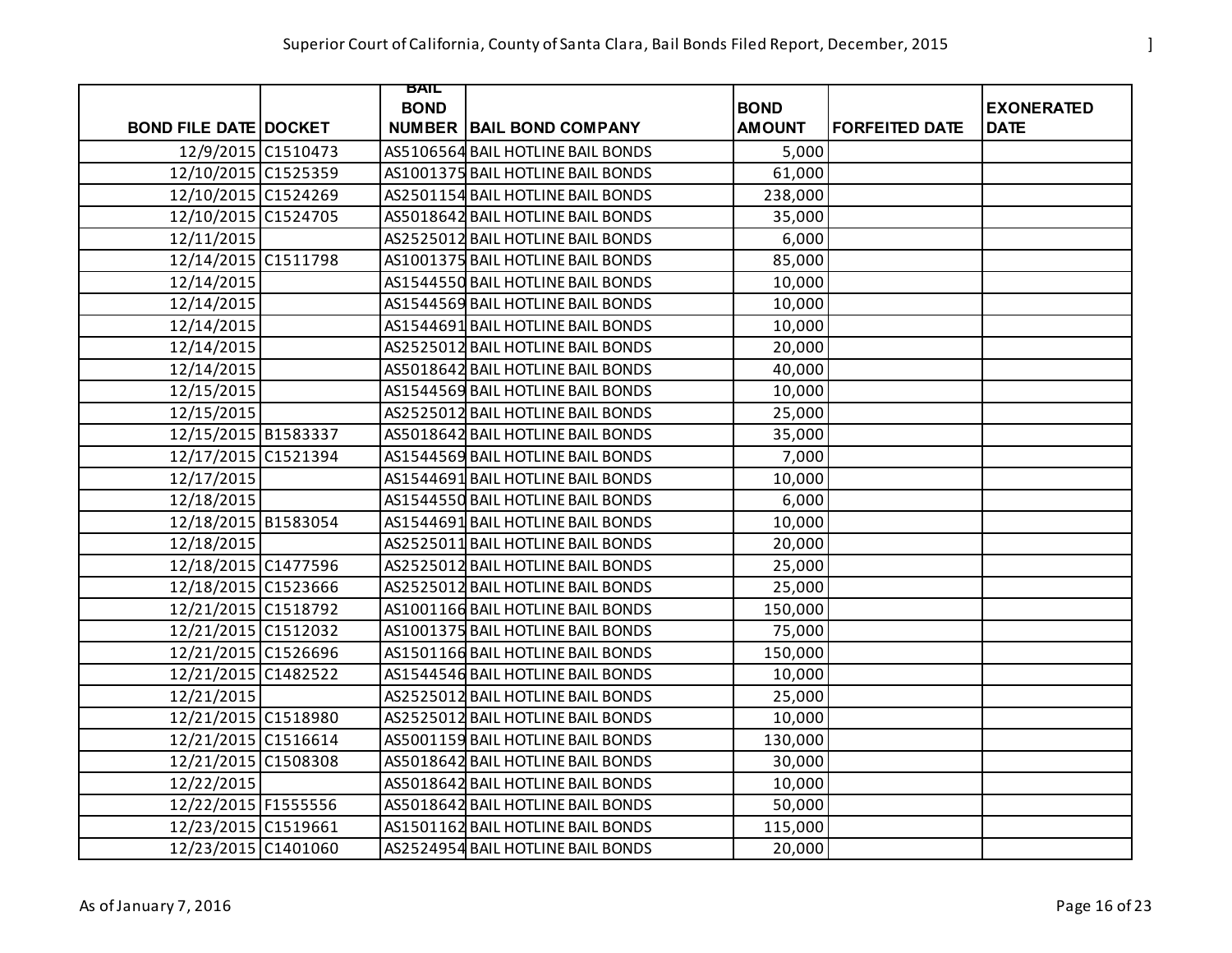|                              | BAIL        |                                   |               |                       |                   |
|------------------------------|-------------|-----------------------------------|---------------|-----------------------|-------------------|
|                              | <b>BOND</b> |                                   | <b>BOND</b>   |                       | <b>EXONERATED</b> |
| <b>BOND FILE DATE DOCKET</b> |             | <b>NUMBER BAIL BOND COMPANY</b>   | <b>AMOUNT</b> | <b>FORFEITED DATE</b> | <b>DATE</b>       |
| 12/23/2015                   |             | AS5001647 BAIL HOTLINE BAIL BONDS | 116,000       |                       |                   |
| 12/24/2015 B1583323          |             | AS2501166 BAIL HOTLINE BAIL BONDS | 250,000       |                       |                   |
| 12/24/2015 B1577635          |             | AS2525013 BAIL HOTLINE BAIL BONDS | 5,000         |                       |                   |
| 12/24/2015                   |             | AS5018730 BAIL HOTLINE BAIL BONDS | 40,000        |                       |                   |
| 12/28/2015                   |             | AS1544691 BAIL HOTLINE BAIL BONDS | 10,000        |                       |                   |
| 12/28/2015                   |             | AS1544691 BAIL HOTLINE BAIL BONDS | 10,000        |                       |                   |
| 12/28/2015                   |             | AS1544692 BAIL HOTLINE BAIL BONDS | 10,000        |                       |                   |
| 12/28/2015 C1521846          |             | AS1544833 BAIL HOTLINE BAIL BONDS | 15,000        |                       |                   |
| 12/28/2015                   |             | AS2525012 BAIL HOTLINE BAIL BONDS | 25,000        |                       |                   |
| 12/29/2015 F1557505          |             | AS5107897 BAIL HOTLINE BAIL BONDS | 5,000         |                       |                   |
| 12/30/2015                   |             | AS5018730 BAIL HOTLINE BAIL BONDS | 35,250        |                       |                   |
| 12/30/2015                   |             | AS5018731 BAIL HOTLINE BAIL BONDS | 35,250        |                       |                   |
| 12/30/2015 C1114088          |             | AS5107924 BAIL HOTLINE BAIL BONDS | 5,000         |                       |                   |
| 12/1/2015                    |             | 5.11E+09 BODYGUARD BAIL BONDS     | 10,000        |                       |                   |
| 12/2/2015                    |             | 5.27E+09 BODYGUARD BAIL BONDS     | 15,000        |                       |                   |
| 12/9/2015                    |             | 5.55E+09 BODYGUARD BAIL BONDS     | 25,000        |                       |                   |
| 12/11/2015                   |             | 5.27E+09 BODYGUARD BAIL BONDS     | 25,000        |                       |                   |
| 12/14/2015 C1247306          |             | 5.27E+09 BODYGUARD BAIL BONDS     | 6,000         |                       |                   |
| 12/15/2015                   |             | 5.55E+09 BODYGUARD BAIL BONDS     | 21,000        |                       |                   |
| 12/15/2015                   |             | 5.55E+09 BODYGUARD BAIL BONDS     | 41,000        |                       |                   |
| 12/17/2015                   |             | 5.55E+09 BODYGUARD BAIL BONDS     | 50,000        |                       |                   |
| 12/21/2015 C1522874          |             | 5.11E+09 BODYGUARD BAIL BONDS     | 10,000        |                       |                   |
| 12/30/2015                   |             | 5.27E+09 BODYGUARD BAIL BONDS     | 25,000        |                       |                   |
| 12/31/2015 C1519060          |             | 5.27E+09 BODYGUARD BAIL BONDS     | 25,000        |                       |                   |
| 12/18/2015 B1582834          |             | AS2524896 DIAZ BROS BAIL BONDS    | 20,000        |                       |                   |
| 12/16/2015 C1476170          |             | 2015BB030 DISCREET BAIL BONDS     | 8,000         |                       |                   |
| 12/18/2015                   |             | 2015DD011DISCREET BAIL BONDS      | 40,000        |                       |                   |
| 12/21/2015                   |             | 2015BB030 DISCREET BAIL BONDS     | 6,000         |                       |                   |
| 12/8/2015                    |             | 2015CC020 ED MUMBERT BAIL BONDS   | 25,000        |                       |                   |
| 12/8/2015 C1513492           |             | 2015DD001ED MUMBERT BAIL BONDS    | 40,000        |                       |                   |
| 12/8/2015 F1450843           |             | 2015DD001ED MUMBERT BAIL BONDS    | 40,000        |                       |                   |
| 12/21/2015                   |             | 2015DD011ED MUMBERT BAIL BONDS    | 50,000        |                       |                   |
| 12/24/2015                   |             | 2015DD01 ED MUMBERT BAIL BONDS    | 15,000        |                       |                   |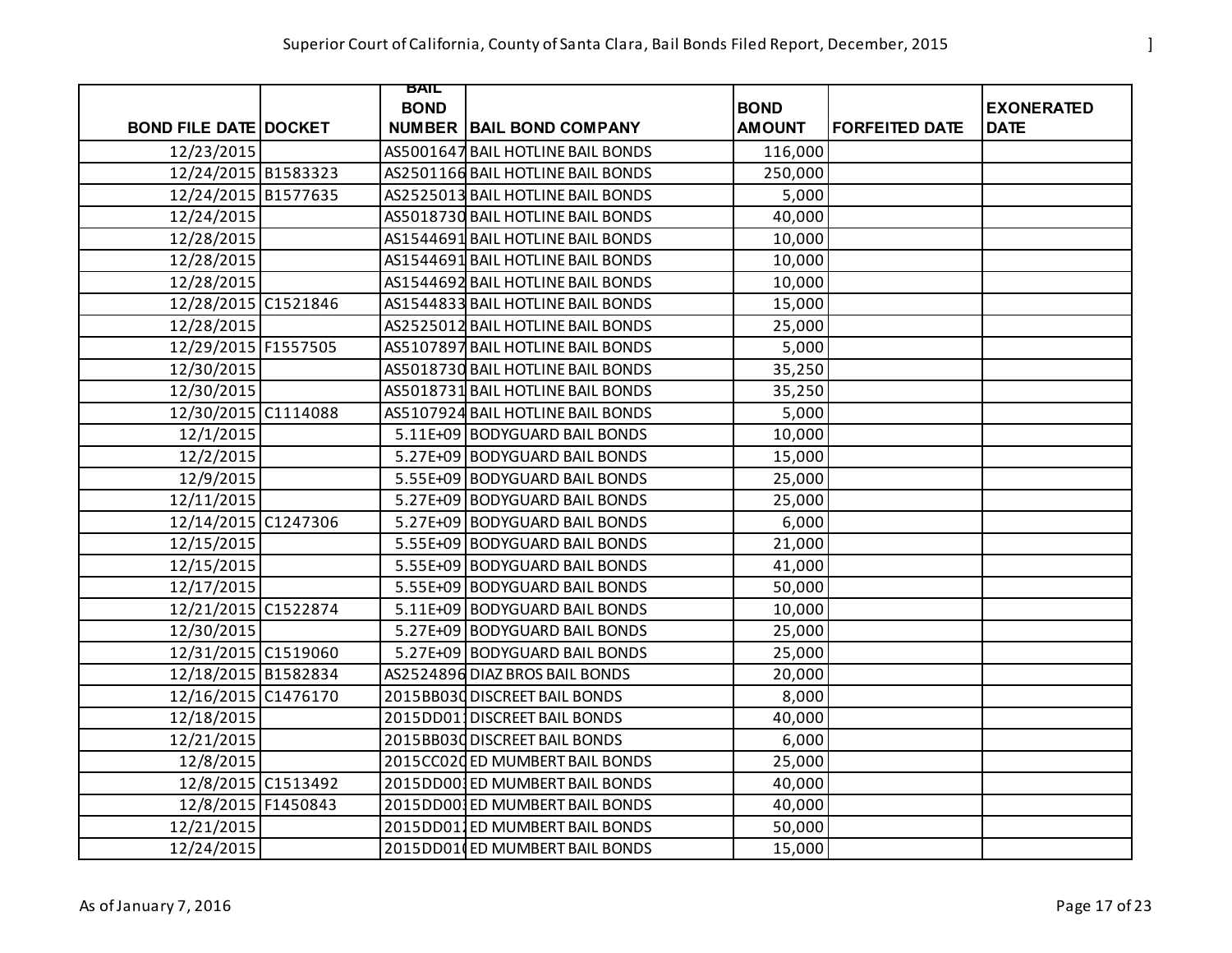|                              | BAIL        |                                            |               |                       |                   |
|------------------------------|-------------|--------------------------------------------|---------------|-----------------------|-------------------|
|                              | <b>BOND</b> |                                            | <b>BOND</b>   |                       | <b>EXONERATED</b> |
| <b>BOND FILE DATE DOCKET</b> |             | <b>NUMBER BAIL BOND COMPANY</b>            | <b>AMOUNT</b> | <b>FORFEITED DATE</b> | <b>DATE</b>       |
| 12/28/2015                   |             | 2015BB032 ED MUMBERT BAIL BONDS            | 10,000        |                       |                   |
| 12/29/2015                   |             | 2015BB026ED MUMBERT BAIL BONDS             | 10,000        |                       |                   |
| 12/29/2015                   |             | 2015CC020 ED MUMBERT BAIL BONDS            | 21,000        |                       |                   |
| 12/9/2015 F1558182           |             | 5.55E+09 EIGHT BALL BAIL BONDS             | 33,000        |                       |                   |
| 12/10/2015 C1494187          |             | 5.8E+09 GOLDEN EAGEL BAIL BONDS, INC.      | 5,000         |                       |                   |
| 12/9/2015 B1472280           |             | 5.27E+09 GOLDEN KEY BAIL BONDS             | 15,000        |                       |                   |
| 12/9/2015 B1473759           |             | 5.55E+09 GOLDEN KEY BAIL BONDS             | 25,000        |                       |                   |
| 12/3/2015                    |             | 215005   T50050524 GOLDEN STATE BAIL BONDS | 400,000       |                       |                   |
| 12/9/2015                    |             | T25505320 GOLDEN STATE BAIL BONDS          | 25,000        |                       |                   |
| 12/10/2015 C1523913          |             | T25505320 GOLDEN STATE BAIL BONDS          | 10,000        |                       |                   |
| 12/10/2015 C1526057          |             | T50505276 GOLDEN STATE BAIL BONDS          | 50,000        |                       |                   |
| 12/14/2015                   |             | T25505310 GOLDEN STATE BAIL BONDS          | 15,000        |                       |                   |
| 12/15/2015                   |             | T10050536 GOLDEN STATE BAIL BONDS          | 55,000        |                       |                   |
| 12/16/2015                   |             | T50505276 GOLDEN STATE BAIL BONDS          | 25,000        |                       |                   |
| 12/18/2015                   |             | T25505368 GOLDEN STATE BAIL BONDS          | 21,000        |                       |                   |
| 12/21/2015                   |             | T50505276 GOLDEN STATE BAIL BONDS          | 50,000        |                       |                   |
| 12/24/2015                   |             | T25505368 GOLDEN STATE BAIL BONDS          | 20,000        |                       |                   |
| 12/28/2015                   |             | T50505310 GOLDEN STATE BAIL BONDS          | 50,000        |                       |                   |
| 12/10/2015                   |             | 5.27E+09 JAG BAIL BONDS, INC               | 20,000        |                       |                   |
| 12/10/2015 C1499462          |             | 5.8E+09 JAG BAIL BONDS, INC                | 5,000         |                       |                   |
| 12/14/2015                   |             | 5.27E+09 JAG BAIL BONDS, INC               | 12,000        |                       |                   |
| 12/15/2015                   |             | 5.55E+09 JAG BAIL BONDS, INC               | 25,000        |                       |                   |
| 12/21/2015 C1525085          |             | 5.55E+09 JAG BAIL BONDS, INC               | 16,000        |                       |                   |
| 12/3/2015 C1496987           |             | A72289095 JAMES RUDISILL BAIL BONDS        | 5,000         |                       | 12/29/2015        |
| 12/17/2015 C1515586          |             | 2015BB006JM BAIL BONDS                     | 10,000        |                       |                   |
| 12/17/2015 C1499426          |             | 2015BB006JM BAIL BONDS                     | 10,000        | 1/5/2016              |                   |
| 12/3/2015 B1581953           |             | AC0082635 KEITH CARTER BAIL BONDS          | 20,000        |                       |                   |
| 12/14/2015 C1522871          |             | AB0081645 KEITH CARTER BAIL BONDS          | 10,000        |                       |                   |
| 12/29/2015 B1583040          |             | AC0082635 KEITH CARTER BAIL BONDS          | 25,000        |                       |                   |
| 12/7/2015                    |             | S26024055 LATINO BAIL BONDS                | 25,000        |                       |                   |
| 12/11/2015                   |             | S06023415 LATINO BAIL BONDS                | 5,000         |                       |                   |
| 12/14/2015 B1583274          |             | S26024055 LATINO BAIL BONDS                | 25,000        |                       |                   |
| 12/16/2015 F1557396          |             | S10102361 LATINO BAIL BONDS                | 100,000       |                       |                   |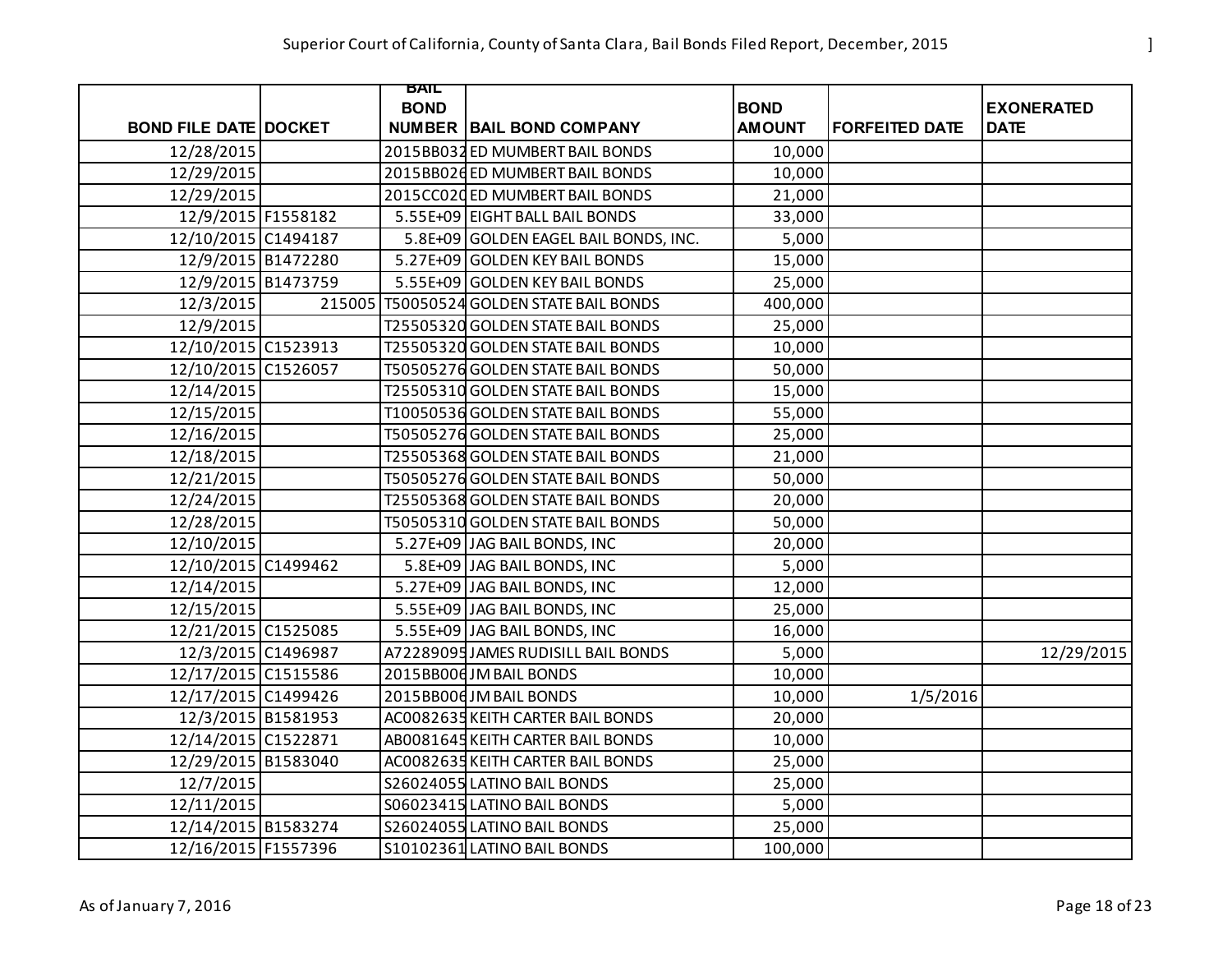|                              | BAIL        |                                 |                              |                       |                                  |
|------------------------------|-------------|---------------------------------|------------------------------|-----------------------|----------------------------------|
|                              | <b>BOND</b> | <b>NUMBER BAIL BOND COMPANY</b> | <b>BOND</b><br><b>AMOUNT</b> | <b>FORFEITED DATE</b> | <b>EXONERATED</b><br><b>DATE</b> |
| <b>BOND FILE DATE DOCKET</b> |             |                                 |                              |                       |                                  |
| 12/1/2015                    |             | 5.27E+09 LE BAIL BONDS          | 25,000                       |                       |                                  |
| 12/1/2015                    |             | 5.55E+09 LE BAIL BONDS          | 50,000                       |                       |                                  |
| 12/3/2015 B1578589           |             | 5.11E+09 LE BAIL BONDS          | 7,500                        | 12/24/2015            |                                  |
| 12/3/2015 C1521381           |             | 5.27E+09 LE BAIL BONDS          | 15,000                       |                       |                                  |
| 12/3/2015 C1524222           |             | 5.27E+09 LE BAIL BONDS          | 10,000                       |                       |                                  |
| 12/3/2015                    |             | 5.27E+09 LE BAIL BONDS          | 26,000                       |                       |                                  |
| 12/7/2015                    |             | 5.11E+09 LE BAIL BONDS          | 5,000                        |                       |                                  |
| 12/7/2015                    |             | 5.27E+09 LE BAIL BONDS          | 22,000                       |                       |                                  |
| 12/7/2015                    |             | 5.55E+09 LE BAIL BONDS          | 45,000                       |                       |                                  |
| 12/8/2015                    |             | 5.27E+09 LE BAIL BONDS          | 25,000                       |                       |                                  |
| 12/8/2015                    |             | 5.27E+09 LE BAIL BONDS          | 25,000                       |                       |                                  |
| 12/8/2015                    |             | 5.27E+09 LE BAIL BONDS          | 25,000                       |                       |                                  |
| 12/9/2015                    |             | 5.11E+09 LE BAIL BONDS          | 100,000                      |                       |                                  |
| 12/9/2015                    |             | 5.27E+09 LE BAIL BONDS          | 25,000                       |                       |                                  |
| 12/9/2015                    |             | 5.27E+09 LE BAIL BONDS          | 25,000                       |                       |                                  |
| 12/9/2015 C1527230           |             | 5.55E+09 LE BAIL BONDS          | 30,000                       |                       |                                  |
| 12/9/2015 C1527230           |             | 5.55E+09 LE BAIL BONDS          | 50,000                       |                       |                                  |
| 12/10/2015                   |             | 5.27E+09 LE BAIL BONDS          | 20,000                       |                       |                                  |
| 12/11/2015                   |             | 5.11E+09 LE BAIL BONDS          | 10,000                       |                       |                                  |
| 12/11/2015                   |             | 5.55E+09 LE BAIL BONDS          | 45,000                       |                       |                                  |
| 12/14/2015                   |             | 5.15E+09 LE BAIL BONDS          | 125,000                      |                       |                                  |
| 12/15/2015                   |             | 5.55E+09 LE BAIL BONDS          | 35,000                       |                       |                                  |
| 12/17/2015                   |             | 5.27E+09 LE BAIL BONDS          | 20,000                       |                       |                                  |
| 12/17/2015                   |             | 5.27E+09 LE BAIL BONDS          | 25,000                       |                       |                                  |
| 12/18/2015 C1526729          |             | 5.11E+09 LE BAIL BONDS          | 100,000                      |                       |                                  |
| 12/18/2015 F1555957          |             | 5.11E+09 LE BAIL BONDS          | 7,500                        | 12/18/2015            |                                  |
| 12/18/2015 C1511009          |             | 5.11E+09 LE BAIL BONDS          | 10,000                       | 12/18/2015            |                                  |
| 12/18/2015                   |             | 5.27E+09 LE BAIL BONDS          | 25,000                       |                       |                                  |
| 12/18/2015                   |             | 5.27E+09 LE BAIL BONDS          | 20,000                       |                       |                                  |
| 12/18/2015                   |             | 5.55E+09 LE BAIL BONDS          | 36,000                       |                       |                                  |
| 12/21/2015                   |             | 5.11E+09 LE BAIL BONDS          | 11,000                       |                       |                                  |
| 12/21/2015                   |             | 5.27E+09 LE BAIL BONDS          | 10,000                       |                       |                                  |
| 12/21/2015                   |             | 5.27E+09 LE BAIL BONDS          | 25,000                       |                       |                                  |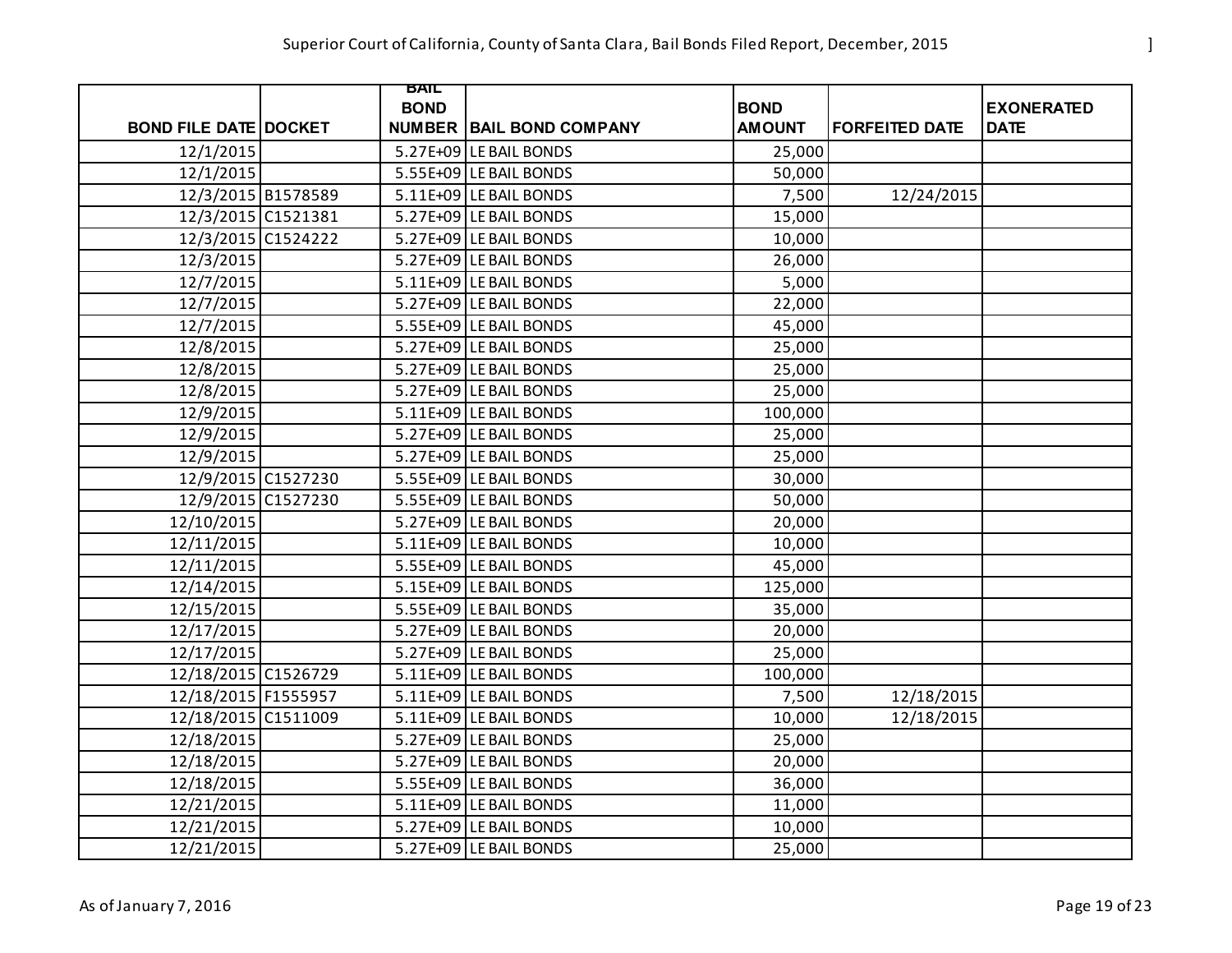|                              | BAIL        |                                 |               |                       |                   |
|------------------------------|-------------|---------------------------------|---------------|-----------------------|-------------------|
|                              | <b>BOND</b> |                                 | <b>BOND</b>   |                       | <b>EXONERATED</b> |
| <b>BOND FILE DATE DOCKET</b> |             | <b>NUMBER BAIL BOND COMPANY</b> | <b>AMOUNT</b> | <b>FORFEITED DATE</b> | <b>DATE</b>       |
| 12/21/2015                   |             | 5.55E+09 LE BAIL BONDS          | 35,000        |                       |                   |
| 12/21/2015                   |             | 5.55E+09 LE BAIL BONDS          | 30,000        |                       |                   |
| 12/21/2015                   |             | 5.55E+09 LE BAIL BONDS          | 30,000        |                       |                   |
| 12/22/2015                   |             | 5.15E+09 LE BAIL BONDS          | 42,000        |                       |                   |
| 12/22/2015                   |             | 5.55E+09 LE BAIL BONDS          | 50,000        |                       |                   |
| 12/23/2015                   |             | 5.11E+09 LE BAIL BONDS          | 10,000        |                       |                   |
| 12/23/2015                   |             | 5.27E+09 LE BAIL BONDS          | 25,000        |                       |                   |
| 12/23/2015 C1527331          |             | 5.27E+09 LE BAIL BONDS          | 20,000        |                       |                   |
| 12/24/2015                   |             | 5.27E+09 LE BAIL BONDS          | 25,000        |                       |                   |
| 12/28/2015 C1527286          |             | 5.11E+09 LE BAIL BONDS          | 75,000        |                       |                   |
| 12/28/2015                   |             | 5.11E+09 LE BAIL BONDS          | 1,000         |                       |                   |
| 12/28/2015 C1525953          |             | 5.11E+09 LE BAIL BONDS          | 10,000        |                       |                   |
| 12/28/2015                   |             | 5.27E+09 LE BAIL BONDS          | 25,000        |                       |                   |
| 12/28/2015 F1555957          |             | 5.27E+09 LE BAIL BONDS          | 15,000        |                       |                   |
| 12/28/2015 C1511009          |             | 5.27E+09 LE BAIL BONDS          | 15,000        |                       |                   |
| 12/28/2015                   |             | 5.55E+09 LE BAIL BONDS          | 36,000        |                       |                   |
| 12/28/2015 C1527157          |             | 5.55E+09 LE BAIL BONDS          | 35,000        |                       |                   |
| 12/28/2015 C1525290          |             | 5.55E+09 LE BAIL BONDS          | 15,000        |                       |                   |
| 12/29/2015 F1558339          |             | 5.27E+09 LE BAIL BONDS          | 15,000        |                       |                   |
| 12/29/2015 B1577318          |             | 5.27E+09 LE BAIL BONDS          | 25,000        |                       |                   |
| 12/30/2015                   |             | 5.15E+09 LE BAIL BONDS          | 35,000        |                       |                   |
| 12/30/2015 C1523211          |             | 5.27E+09 LE BAIL BONDS          | 20,000        |                       |                   |
| 12/1/2015 C1111342           |             | AS1544175 LUNA BAIL BONDS       | 6,000         |                       |                   |
| 12/3/2015 C1521591           |             | AS1544338 LUNA BAIL BONDS       | 5,000         |                       |                   |
| 12/4/2015 B1582605           |             | AS1544338 LUNA BAIL BONDS       | 10,000        |                       |                   |
| 12/7/2015                    |             | AS1544175 LUNA BAIL BONDS       | 10,000        |                       |                   |
| 12/7/2015 C1511374           |             | AS1544176 LUNA BAIL BONDS       | 8,000         |                       |                   |
| 12/7/2015 C1507476           |             | AS1544338 LUNA BAIL BONDS       | 15,000        |                       |                   |
| 12/7/2015 C1518067           |             | AS5106757 LUNA BAIL BONDS       | 3,000         |                       |                   |
| 12/8/2015 C1349713           |             | AS1544469 LUNA BAIL BONDS       | 10,000        | 1/6/2016              |                   |
| 12/11/2015                   |             | AS5017949 LUNA BAIL BONDS       | 45,000        |                       |                   |
| 12/14/2015                   |             | AS2524313 LUNA BAIL BONDS       | 25,000        |                       |                   |
| 12/15/2015                   |             | AS2524308 LUNA BAIL BONDS       | 25,000        |                       |                   |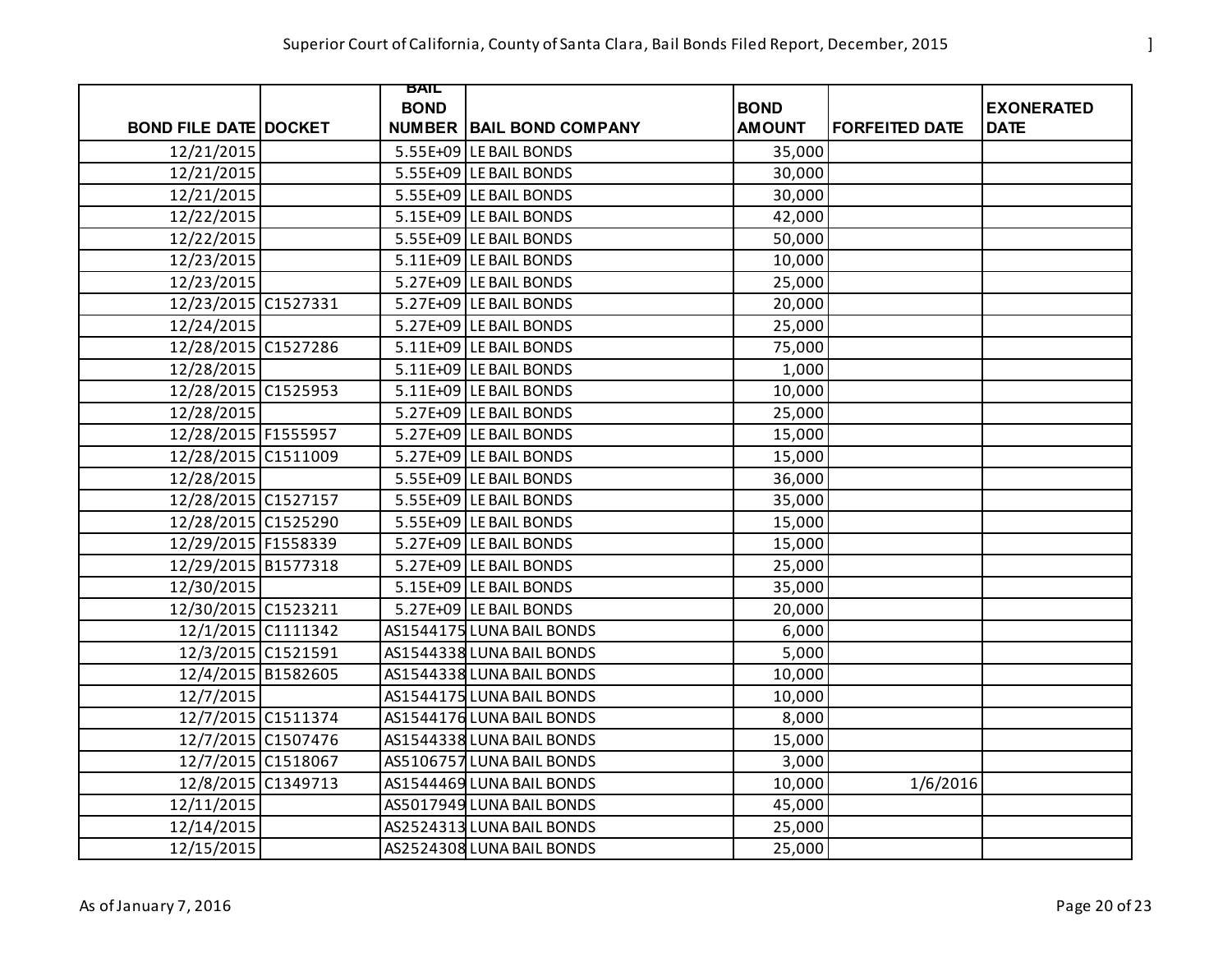|                              | BAIL        |                                      |               |                       |                   |
|------------------------------|-------------|--------------------------------------|---------------|-----------------------|-------------------|
|                              | <b>BOND</b> |                                      | <b>BOND</b>   |                       | <b>EXONERATED</b> |
| <b>BOND FILE DATE DOCKET</b> |             | <b>NUMBER BAIL BOND COMPANY</b>      | <b>AMOUNT</b> | <b>FORFEITED DATE</b> | <b>DATE</b>       |
| 12/15/2015 C1524430          |             | AS2524309 LUNA BAIL BONDS            | 12,000        |                       |                   |
| 12/15/2015 C1520334          |             | AS5106757 LUNA BAIL BONDS            | 5,000         |                       |                   |
| 12/18/2015 C1526808          |             | AS1001363 LUNA BAIL BONDS            | 56,000        |                       |                   |
| 12/21/2015                   |             | AS1544469 LUNA BAIL BONDS            | 10,000        |                       |                   |
| 12/23/2015 F1036487          |             | AS2524359 LUNA BAIL BONDS            | 20,000        |                       |                   |
| 12/28/2015 C1516059          |             | AS2524309 LUNA BAIL BONDS            | 20,000        |                       |                   |
| 12/28/2015                   |             | AS5106758 LUNA BAIL BONDS            | 5,000         |                       |                   |
| 12/29/2015 C1523899          |             | AS1001356 LUNA BAIL BONDS            | 100,000       |                       |                   |
| 12/29/2015 C1525591          |             | AS115450 LUNA BAIL BONDS             | 150,000       |                       |                   |
| 12/29/2015 C1523908          |             | AS1544177 LUNA BAIL BONDS            | 10,000        |                       |                   |
| 12/29/2015                   |             | AS5106757 LUNA BAIL BONDS            | 5,000         |                       |                   |
| 12/29/2015 F1556973          |             | AS5106757 LUNA BAIL BONDS            | 5,000         |                       |                   |
| 12/29/2015 C1524090          |             | AS5106758 LUNA BAIL BONDS            | 5,000         |                       |                   |
| 12/11/2015 B1582789          |             | 11016158 MARIA QUIROZ                | 300,000       |                       |                   |
| 12/29/2015 CC322574          |             | FCS101535 MARTINEZ FAMILY BAIL BONDS | 7,000         |                       |                   |
| 12/9/2015 C1230225           |             | 5.27E+09 MCMAINS BAIL BONDS          | 5,000         |                       |                   |
| 12/14/2015 F1555728          |             | 5.27E+09 MCMAINS BAIL BONDS          | 15,000        |                       |                   |
| 12/21/2015 C1524471          |             | IS100K4928 METRO ONE, INC            | 100,000       |                       |                   |
| 12/15/2015 B1583344          |             | US792809   MONTANA BAIL BONDS        | 500,000       |                       |                   |
| 12/2/2015                    |             | S26024555 OUT NOW BAIL BONDS         | 25,000        |                       |                   |
| 12/1/2015 F1557614           |             | 2015BB033 PACIFIC COAST BAIL BONDS   | 1,000         |                       |                   |
| 12/1/2015 C1512542           |             | 2015BB033 PACIFIC COAST BAIL BONDS   | 5,000         |                       |                   |
| 12/2/2015 C1526551           |             | 2015EE006 PACIFIC COAST BAIL BONDS   | 60,000        |                       |                   |
| 12/9/2015 F1556161           |             | 2015CC022 PACIFIC COAST BAIL BONDS   | 5,000         |                       | 12/9/2015         |
| 12/14/2015 C1524464          |             | 2015CC022 PACIFIC COAST BAIL BONDS   | 20,000        |                       |                   |
| 12/14/2015                   |             | 2015CC022 PACIFIC COAST BAIL BONDS   | 10,000        |                       |                   |
| 12/14/2015                   |             | 2015DD01 PACIFIC COAST BAIL BONDS    | 20,000        |                       |                   |
| 12/17/2015 C1526786          |             | 2015DD011 PACIFIC COAST BAIL BONDS   | 50,000        |                       |                   |
| 12/22/2015 F1558291          |             | 2015CC022 PACIFIC COAST BAIL BONDS   | 25,000        |                       |                   |
| 12/4/2015                    |             | 2015AA095 RAMIREZ BAIL BONDS         | 5,000         |                       |                   |
| 12/4/2015 CC451008           |             | 2015DD011RAMIREZ BAIL BONDS          | 20,000        |                       |                   |
| 12/7/2015                    |             | 2015CC021 RAMIREZ BAIL BONDS         | 20,000        |                       |                   |
| 12/21/2015                   |             | 2015BB034 RAMIREZ BAIL BONDS         | 7,000         |                       |                   |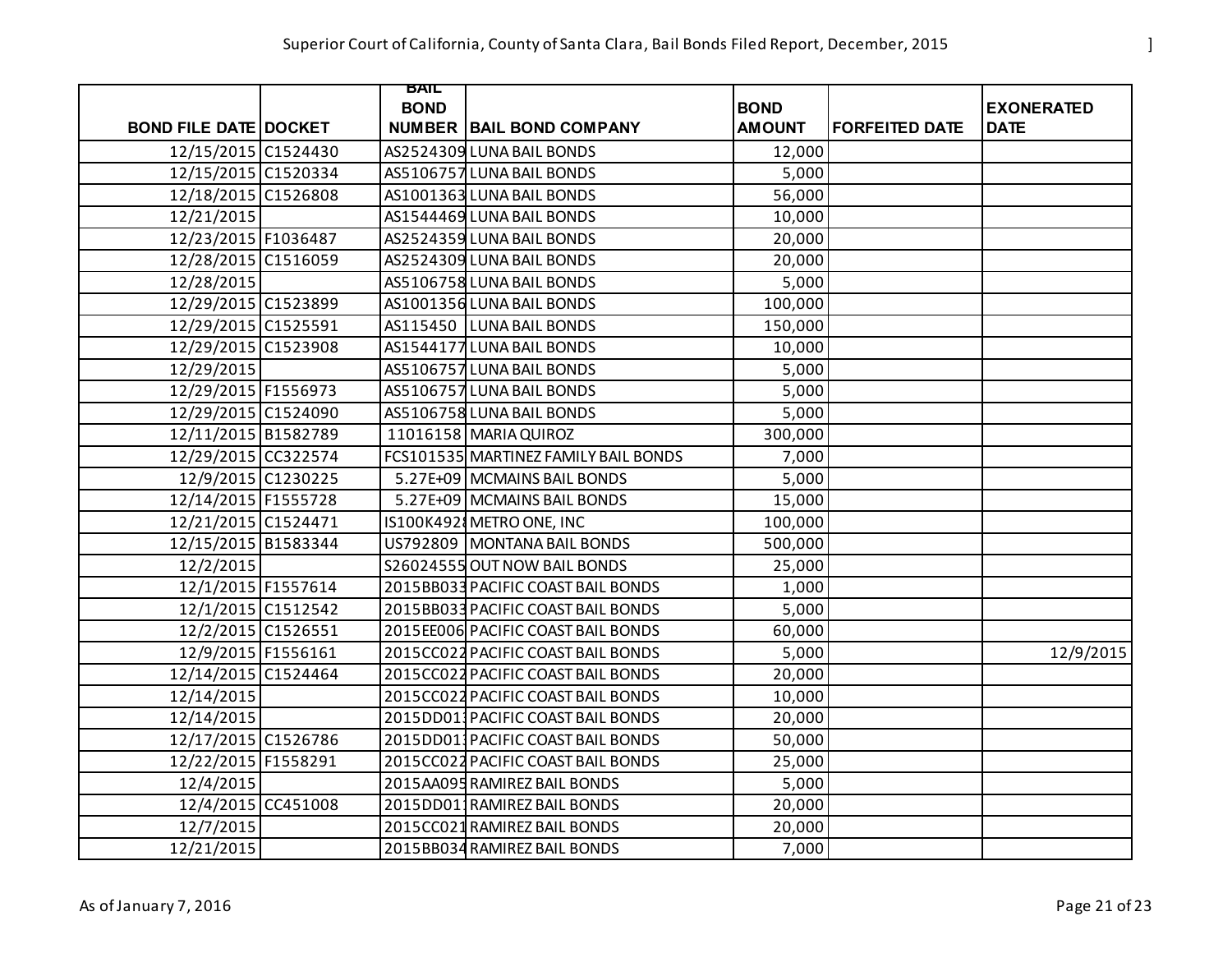|                              | BAIL        |                                     |               |                       |                   |
|------------------------------|-------------|-------------------------------------|---------------|-----------------------|-------------------|
|                              | <b>BOND</b> |                                     | <b>BOND</b>   |                       | <b>EXONERATED</b> |
| <b>BOND FILE DATE DOCKET</b> |             | <b>NUMBER   BAIL BOND COMPANY</b>   | <b>AMOUNT</b> | <b>FORFEITED DATE</b> | <b>DATE</b>       |
| 12/15/2015                   |             | AC0083197 REIDY BAIL BONDS          | 10,000        |                       |                   |
| 12/18/2015                   |             | AC0083197 REIDY BAIL BONDS          | 25,000        |                       |                   |
| 12/1/2015 C1521426           |             | IS50K1144S& H BAIL BONDS            | 50,000        |                       |                   |
| 12/30/2015 C1523883          |             | U15205767SCOTT STEVENSON BAIL BONDS | 10,000        |                       |                   |
| 12/1/2015 C1495203           |             | 2015AA099 TAPOUT BAIL BONDS         | 5,000         |                       |                   |
| 12/3/2015 C1522123           |             | 2015BB033 TAPOUT BAIL BONDS         | 10,000        |                       |                   |
| 12/3/2015 C1522403           |             | 2015BB033 TAPOUT BAIL BONDS         | 5,000         |                       |                   |
| 12/4/2015                    |             | 2015CC021 TAPOUT BAIL BONDS         | 20,000        |                       |                   |
| 12/4/2015                    |             | 2015CC021 TAPOUT BAIL BONDS         | 20,000        |                       |                   |
| 12/9/2015                    |             | 2015CC021 TAPOUT BAIL BONDS         | 25,000        |                       |                   |
| 12/15/2015                   |             | 2015DD011TAPOUT BAIL BONDS          | 20,000        |                       |                   |
| 12/28/2015                   |             | IS30K1829 TEDD WALLACE BAIL BONDS   | 25,000        |                       |                   |
| 12/7/2015                    |             | AS15K2069 THANG VO BAIL BONDS       | 5,000         |                       |                   |
| 12/16/2015 B1583053          |             | AS50K6204 THANG VO BAIL BONDS       | 50,000        |                       |                   |
| 12/1/2015 C1515934           |             | A15220578 VU BAIL BONDS             | 15,000        |                       |                   |
| 12/1/2015                    |             | A15220579 VU BAIL BONDS             | 10,000        |                       |                   |
| 12/1/2015 C1518807           |             | AUL210241 VU BAIL BONDS             | 40,000        |                       |                   |
| 12/7/2015                    |             | A30214710 VU BAIL BONDS             | 20,000        |                       |                   |
| 12/7/2015                    |             | A30214712 VU BAIL BONDS             | 25,000        |                       |                   |
| 12/7/2015                    |             | A30214712 VU BAIL BONDS             | 20,000        |                       |                   |
| 12/9/2015                    |             | A15220578 VU BAIL BONDS             | 15,000        |                       |                   |
| 12/14/2015                   |             | A72295174 VU BAIL BONDS             | 5,000         |                       |                   |
| 12/14/2015 C1522291          |             | AUL210241 VU BAIL BONDS             | 35,000        |                       |                   |
| 12/15/2015                   |             | A15220578 VU BAIL BONDS             | 10,000        |                       |                   |
| 12/15/2015                   |             | A15220579 VU BAIL BONDS             | 10,000        |                       |                   |
| 12/17/2015 C1522111          |             | A72295170 VU BAIL BONDS             | 5,000         |                       |                   |
| 12/21/2015                   |             | A30214710 VU BAIL BONDS             | 20,000        |                       |                   |
| 12/21/2015                   |             | A30214712 VU BAIL BONDS             | 20,000        |                       |                   |
| 12/22/2015                   |             | A15220578 VU BAIL BONDS             | 15,000        |                       |                   |
| 12/28/2015 C1522383          |             | A15220579 VU BAIL BONDS             | 10,000        |                       |                   |
| 12/28/2015                   |             | A30214710 VU BAIL BONDS             | 25,000        |                       |                   |
| 12/28/2015 C1524116          |             | AUL210241 VU BAIL BONDS             | 40,000        |                       |                   |
| 12/29/2015 C1525388          |             | A15220577 VU BAIL BONDS             | 10,000        |                       |                   |